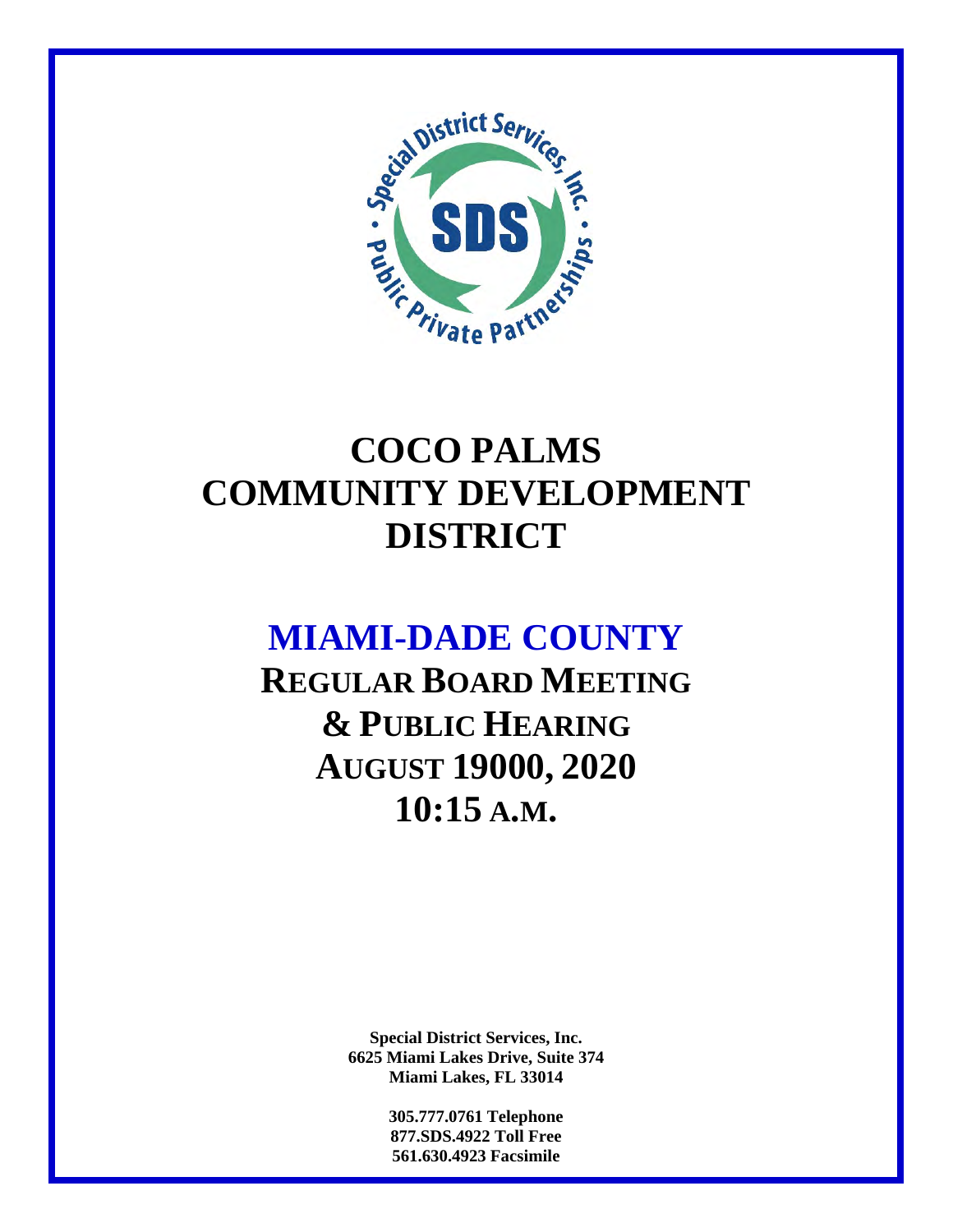#### **AGENDA COCO PALMS COMMUNITY DEVELOPMENT DISTRICT REGULAR BOARD MEETING & PUBLIC HEARING**

August 19, 2020 10:15 a.m.

### **Join by URL for VIDEO ACCESS at: https://us02web.zoom.us/j/82356213562 Meeting ID: 823 5621 3562 Dial In Phone Number: 1 929 436 2866**

|             | A. Call to Order                                                                                      |
|-------------|-------------------------------------------------------------------------------------------------------|
|             |                                                                                                       |
|             | C. Establish Quorum                                                                                   |
|             | D. Additions or Deletions to Agenda                                                                   |
|             | E. Comments from the Public for Items Not on the Agenda                                               |
|             | F. Approval of Minutes                                                                                |
|             |                                                                                                       |
|             | G. Public Hearing                                                                                     |
|             |                                                                                                       |
|             | 2. Receive Public Comments on Fiscal Year 2020/2021 Final Budget                                      |
|             | 3. Consider Resolution No. 2020-02 – Adopting a Fiscal Year 2020/2021 Final BudgetPage 6              |
|             | H. Old Business                                                                                       |
|             | 1. Staff Report: As Required                                                                          |
| Ι.          | <b>New Business</b>                                                                                   |
|             | Consider Resolution No. 2020-03 – Ordering and Calling for the $2nd$ Landowners' MeetingPage 14<br>1. |
|             | 2. Consider Resolution No. 2020-04 - Adopting a Fiscal Year 2020/2021 Meeting SchedulePage 20         |
| $J_{\cdot}$ | Administrative & Operational Matters                                                                  |
|             | 1. Staff Report: As Required                                                                          |
|             | K. Board Member & Staff Closing Comments                                                              |

L. Adjourn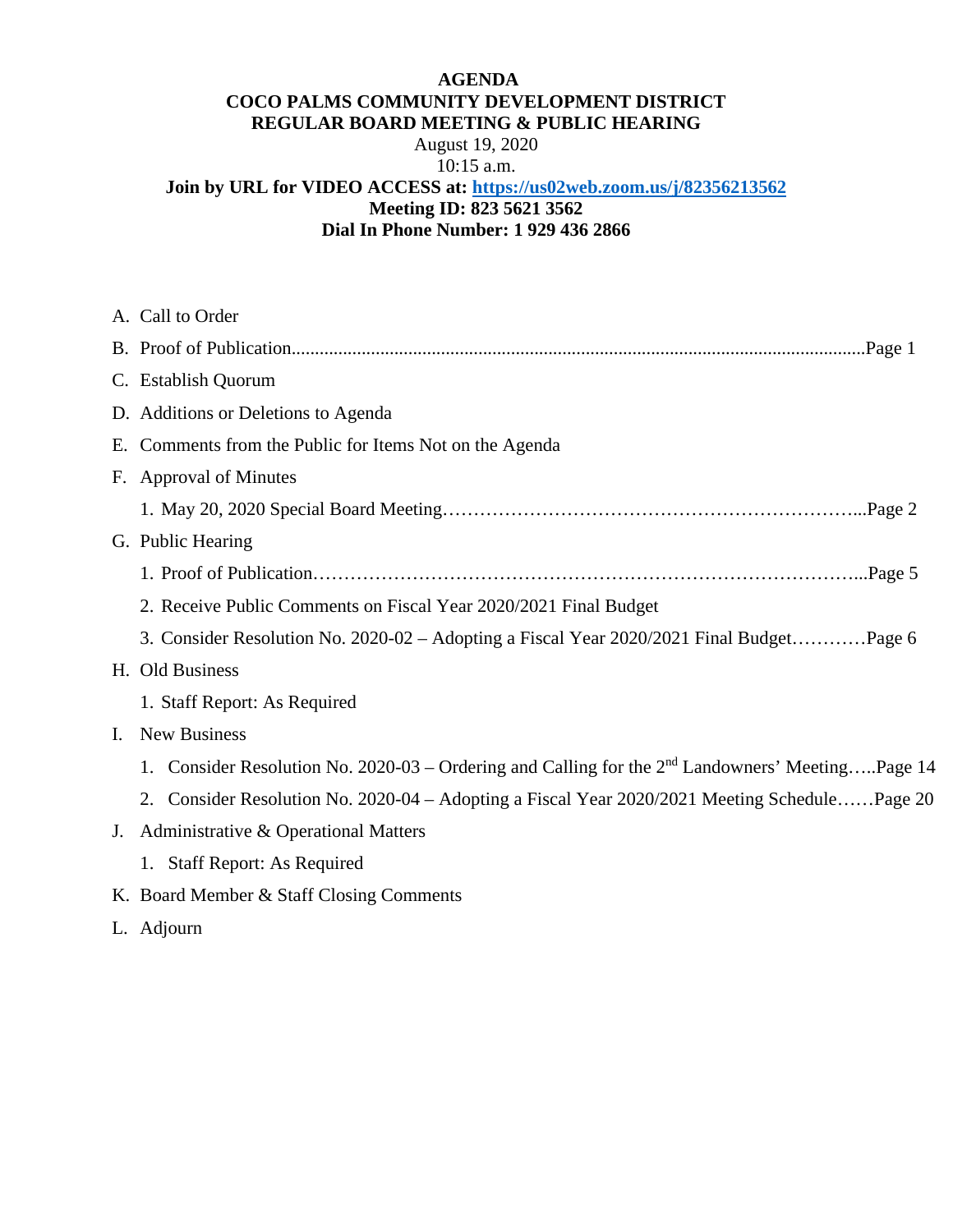#### NOTICE OF THE PUBLIC HEARING & REGULAR BOARD MEETING OF COCO PALMS COMMUNITY DEVELOPMENT DISTRICT

The Board of Supervisors of the Coco Palms Community Development District ("District") will hold a public hearing on August 19, 2020, at 10:15 a.m. in the Offices of Lennar Homes, LLC located at 730 NW 107th Avenue, Miami, Florida 33172 for the purpose of hearing comments and objections on the adoption of the budget of the District for Fiscal Year 2020/2021. A regular board meeting of the District will also be held at that time where the Board may consider agenda items and any other business that may properly come before it.

A copy of the agenda and budget may be obtained from the District's website (www.cocopalmscdd.org) or at the offices of the District Manager, Special District Services, located at 2501A Burns Road, Palm Beach Gardens, Florida 33410 during normal business hours.

It is anticipated that the public hearing and meeting will take place at the location provided above. In the event that the COVID-19 public health emergency prevents the hearing and meeting from occurring in-person, the District may conduct the public hearing by telephone or video conferencing communications media technology pursuant to governmental orders, including but not limited to Executive Orders 20-52, 20-69 and 20-150, issued by Governor DeSantis, and any extensions or supplements thereof, and pursuant to Section 120.54(5)(b)2., Florida Statutes.

While it may be necessary to hold the above referenced public hearing and meeting utilizing communications media technology due to the current COVID-19 public health emergency, the District fully encourages public participation in a safe and efficient manner. To that end, anyone wishing to listen to and/or participate in the meeting can do so utilizing the following login information:

Join by URL for VIDEO ACCESS at: https://us02web.zoom.us/j/82356213562 Meeting ID: 823 5621 3562 Dial In Phone Number: 1 929 436 2866

Participants are strongly encouraged to submit questions and comments to the District Manager's Office at asilva@sdsinc.org or by calling 305-777-0761 by August 14, 2020, at 5:00 p.m. in advance of the meeting to facilitate the Board's consideration of such questions and comments during the meeting.

The public hearing and meeting are open to the public and will be conducted in accordance with the provisions of Florida law for community development districts. The public hearing and meeting may be continued to a date, time, and place to be specified on the record at the meeting. There may be occasions when staff or Supervisors may participate by speaker telephone.

Any person requiring special accommodations at this meeting because of a disability or physical impairment should contact the District Office at 305-777-0761 at least forty-eight (48) hours prior to the meeting. If you are hearing or speech impaired, please contact the Florida Relay Service at 1-800-955-8770, for aid in contacting the District Office.

Each person who decides to appeal any decision made by the Board with respect to any matter considered at the public hearings or meeting is advised that person will need a record of proceedings and that accordingly, the person may need to ensure that a verbatim record of the proceedings is made, including the testimony and evidence upon which such appeal is to be based.

Meetings may be cancelled from time to time without advertised notice.

District Manager

COCO PALMS COMMUNITY DEVELOPMENT DISTRICT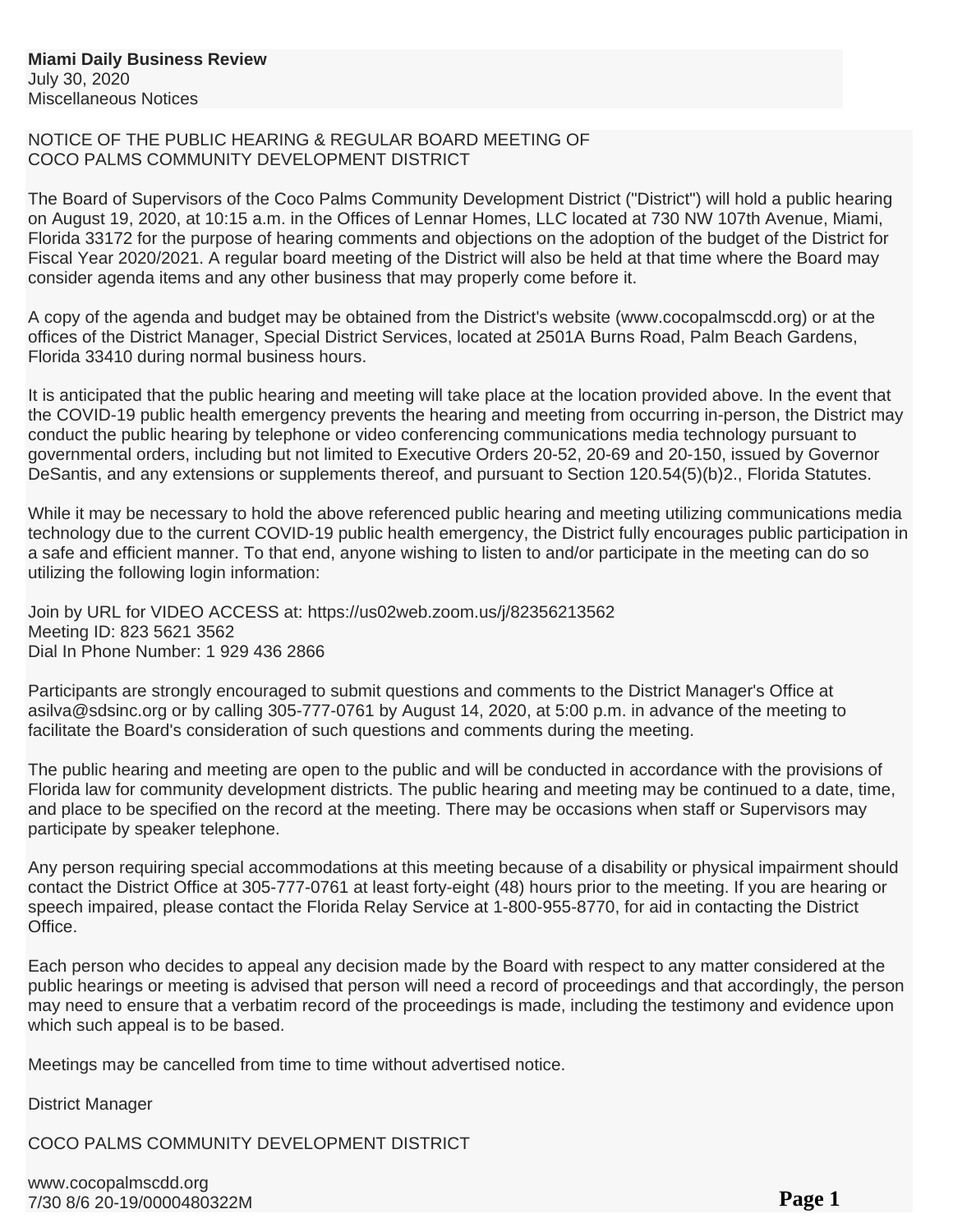#### **COCO PALMS COMMUNITY DEVELOPMENT DISTRICT SPECIAL BOARD MEETING MAY 20, 2020**

*Note: The Coco Palms Community Development District (the "District") Special Board Meeting was held via telephonic conferencing as a result of the public health emergency that exists in the State of Florida as a consequence of the COVID-19 coronavirus, in light of the guidelines established by the Centers for Disease Control for the protection of all members of the community, and with the authority granted by Executive Orders issued by Governor Ron DeSantis, including Executive Order 20-69 (Emergency Management—COVID-19—Local Government Public Meetings) authorizing the use of communications technology, such as telephonic conferencing, as provided in Section 120.54(5)(b)2, Florida Statutes.* 

### **A. CALL TO ORDER**

District Manager Armando Silva called the May 20, 2020, Special Board Meeting of the Coco Palms Community Development District to order at 10:15 a.m. via telephonic conferencing.

#### **B. PROOF OF PUBLICATION**

Mr. Silva presented proof of publication that notice of the Special Board Meeting had been published in the *Miami Daily Business Review* on May 12, 2020, as legally required.

#### **C. ESTABLISH A QUORUM**

Mr. Silva determined that the virtual attendance of the following Board Members constituted a quorum and it was in order to proceed with the meeting: Vice Chairperson Teresa Baluja and Supervisors Vanessa Perez and Carmen Herrera.

Staff in virtual attendance included: District Manager Armando Silva of Special District Services, Inc.; and District Counsel Michael Pawelczyk of Billing, Cochran, Lyles, Mauro & Ramsey, P.A.

#### **D. ADDITIONS OR DELETIONS TO THE AGENDA**

Mr. Silva requested the addition of the following item to the agenda:

•Administrative and Operational Matters Item: Approval of Agreement for Access to Certain Exempt Information

The Board acknowledged Mr. Silva's request.

#### **E. COMMENTS FROM THE PUBLIC FOR ITEMS NOT ON THE AGENDA**

There were no comments from the public for items not on the agenda.

#### **F. APPROVAL OF MINUTES 1. December 18, 2019, Regular Board Meeting**

Mr. Silva presented the December 18, 2019, Regular Board Meeting minutes and asked if there were any comments and/or changes. There being no comments or changes, a **motion** was made by Ms. Baluja,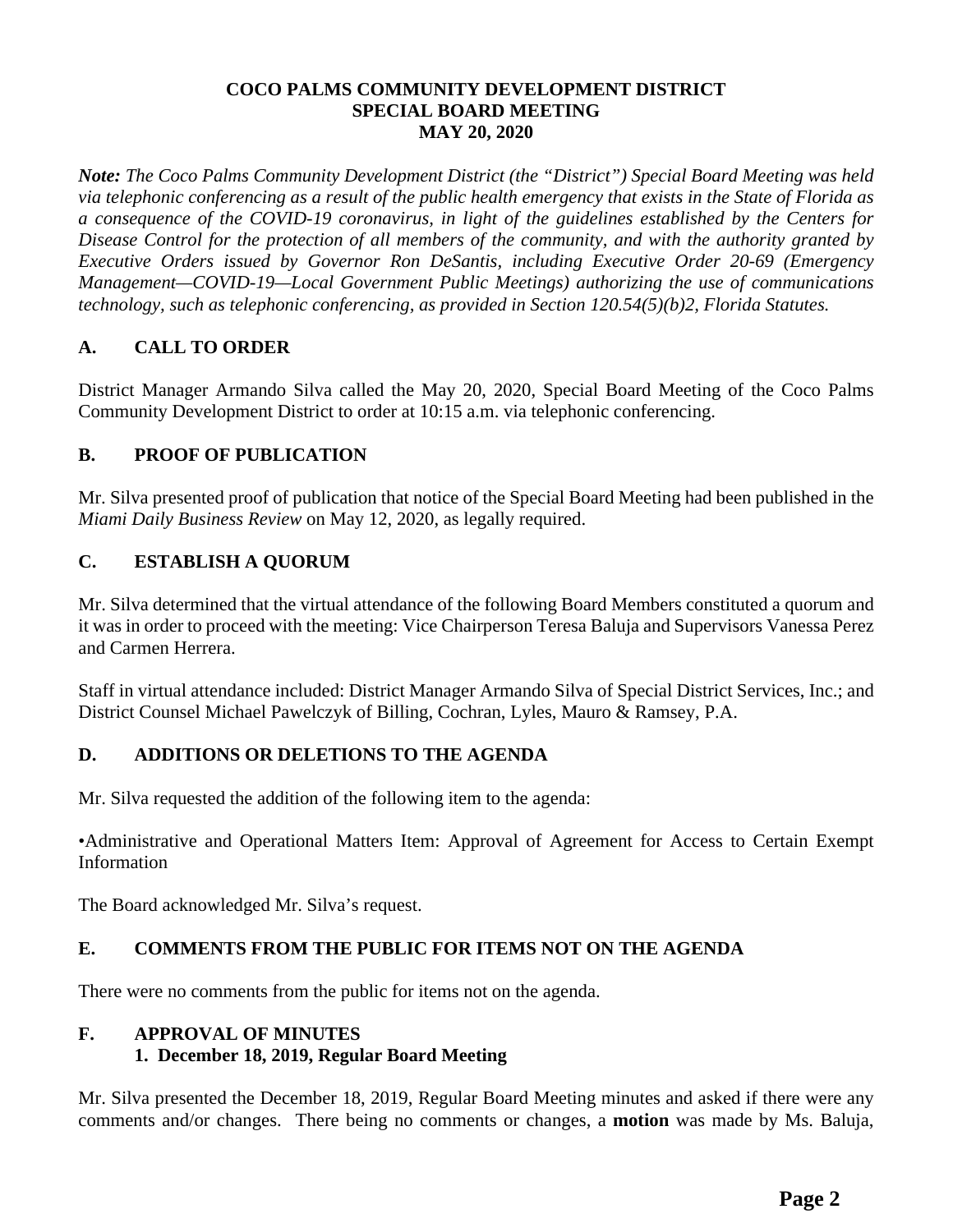seconded by Ms. Herrera and unanimously passed to approve the December 18, 2019, Regular Board Meeting minutes, *as presented*.

#### **G. OLD BUSINESS 1. Staff Report, as Required**

There was no Staff Report at this time.

#### **H. NEW BUSINESS**

#### **1. Consider Resolution No. 2020-01– Adopting a Fiscal Year 2020/2021 Proposed Budget**

Resolution No. 2020-01 was presented, entitled:

#### **RESOLUTION NO. 2020-01**

#### **A RESOLUTION OF THE BOARD OF SUPERVISORS OF THE COCO PALMS COMMUNITY DEVELOPMENT DISTRICT APPROVING A PROPOSED BUDGET AND NON-AD VALOREM SPECIAL ASSESSMENTS FOR FISCAL YEAR 2020/2021; AND PROVIDING AN EFFECTIVE DATE.**

Mr. Silva read the title into the record and stated that no carryover amount would be required to balance the budget from the fund balance as of 9/30/2020. He further stated that since the overall assessments were not increasing over the 2019/2020 assessments, letters to property owners would not be required. In addition, Mr. Silva stated as part of Resolution No. 2020-01, the Board must set a date for the public hearing to adopt the fiscal year 2020/2021 final budget and assessment roll. Further discussion took place on the proposed budget after which;

A **motion** was made by Ms. Baluja, seconded by Ms. Herrera and passed unanimously to approve and adopt Resolution No. 2020-01, *as presented;* setting the Public Hearing for August 19, 2020, at 10:15 a.m. in the Third Floor Meeting Room of Lennar Homes, LLC located at 730 NW 107<sup>th</sup> Avenue, Suite 300, Miami, Florida 33172; and further authorizes the publication of the notice of public hearing, as required by law.

#### **2. Consider Amendment to the Aquatic Maintenance Agreement**

Mr. Silva informed the Board that Aquatic Systems had been recently bought out by Solitude Lake Management and as a result, the District must amend the original Aquatic Maintenance Agreement to reflect this change. A discussion ensued after which;

A **motion** was made by Ms. Baluja, seconded by Ms. Perez and unanimously passed approving the Amendment to the Aquatic Maintenance Agreement between the District and Solitude Lake Management.

### **I. ADMINISTRATIVE & OPERATIONAL MATTERS 1. Staff Report, as Required**

There was no Staff Report at this time.

#### **2. ADD-ON: Approval of Agreement for Access to Certain Exempt Information**

Mr. Pawelczyk advised that the Florida public records laws were recently amended to clarify that certain information pertaining to an exempt individual home address is exempt from public records. He further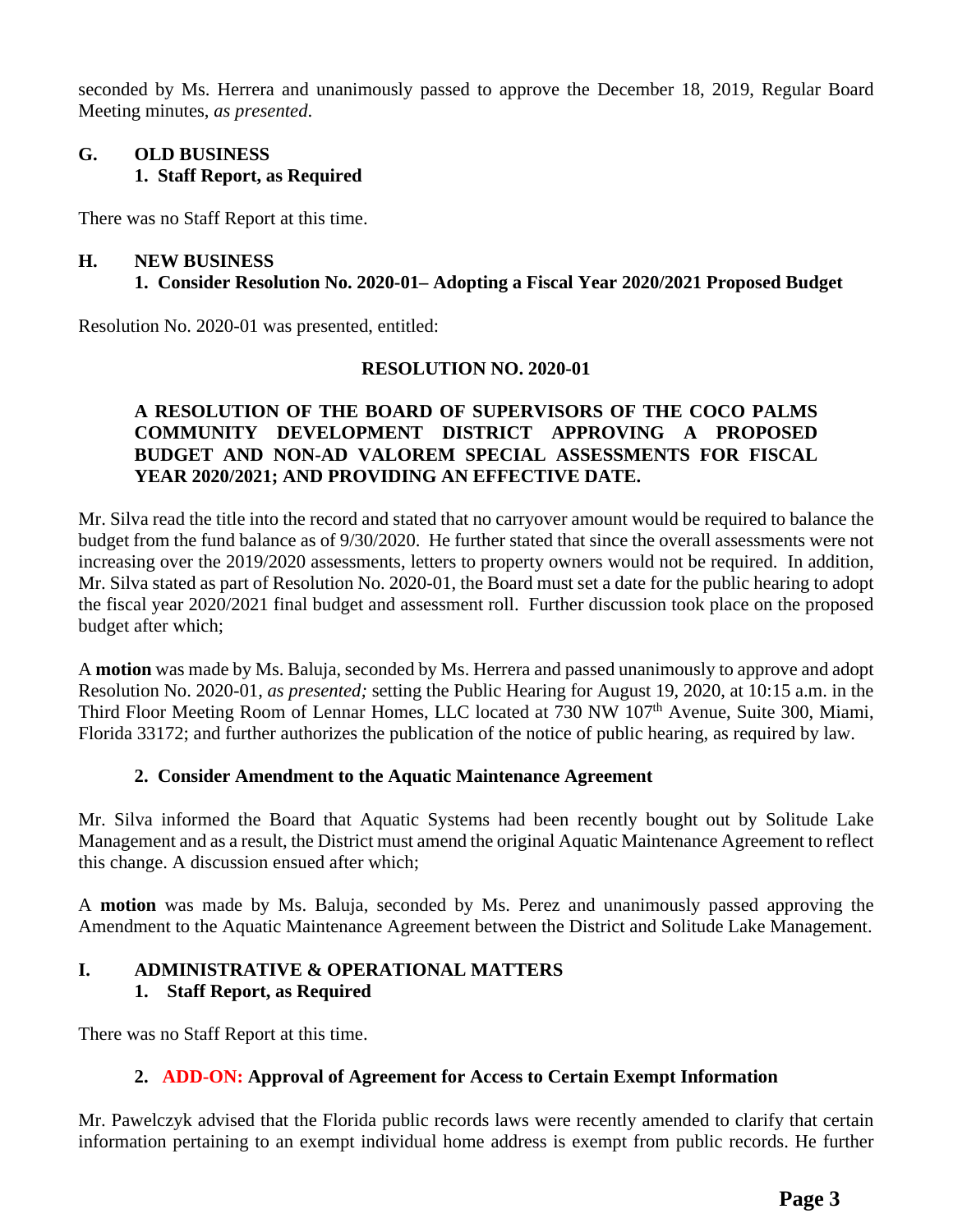explained that the new laws exempt parcel identification numbers from public records. Because the Miami-Dade County Property Appraiser (the "Property Appraiser") provides assessment roll information to the District, the Property Appraiser has asked the District to enter into this agreement stating that the District take full responsibility for protecting exempt information from the public.

A **motion** was made by Ms. Baluja, seconded by Ms. Herrera and unanimously passed approving the Agreement for Access to Certain Exempt Information between the Miami-Dade County Property Appraiser and the Coco Palms Community Development District.

### **J. BOARD MEMBER & STAFF CLOSING COMMENTS**

It was noted that the next meeting was scheduled for August 19, 2020, unless an emergency were to arise.

### **K. ADJOURNMENT**

There being no further business to come before the Board, a **motion** was made by Ms. Baluja, seconded by Ms. Herrera and passed unanimously to adjourn the Regular Board Meeting at 10:21 a.m.

\_\_\_\_\_\_\_\_\_\_\_\_\_\_\_\_\_\_\_\_\_\_\_\_\_\_\_ \_\_\_\_\_\_\_\_\_\_\_\_\_\_\_\_\_\_\_\_\_\_\_\_\_\_\_\_\_

Secretary/Assistant Secretary Chairperson/Vice-Chairperson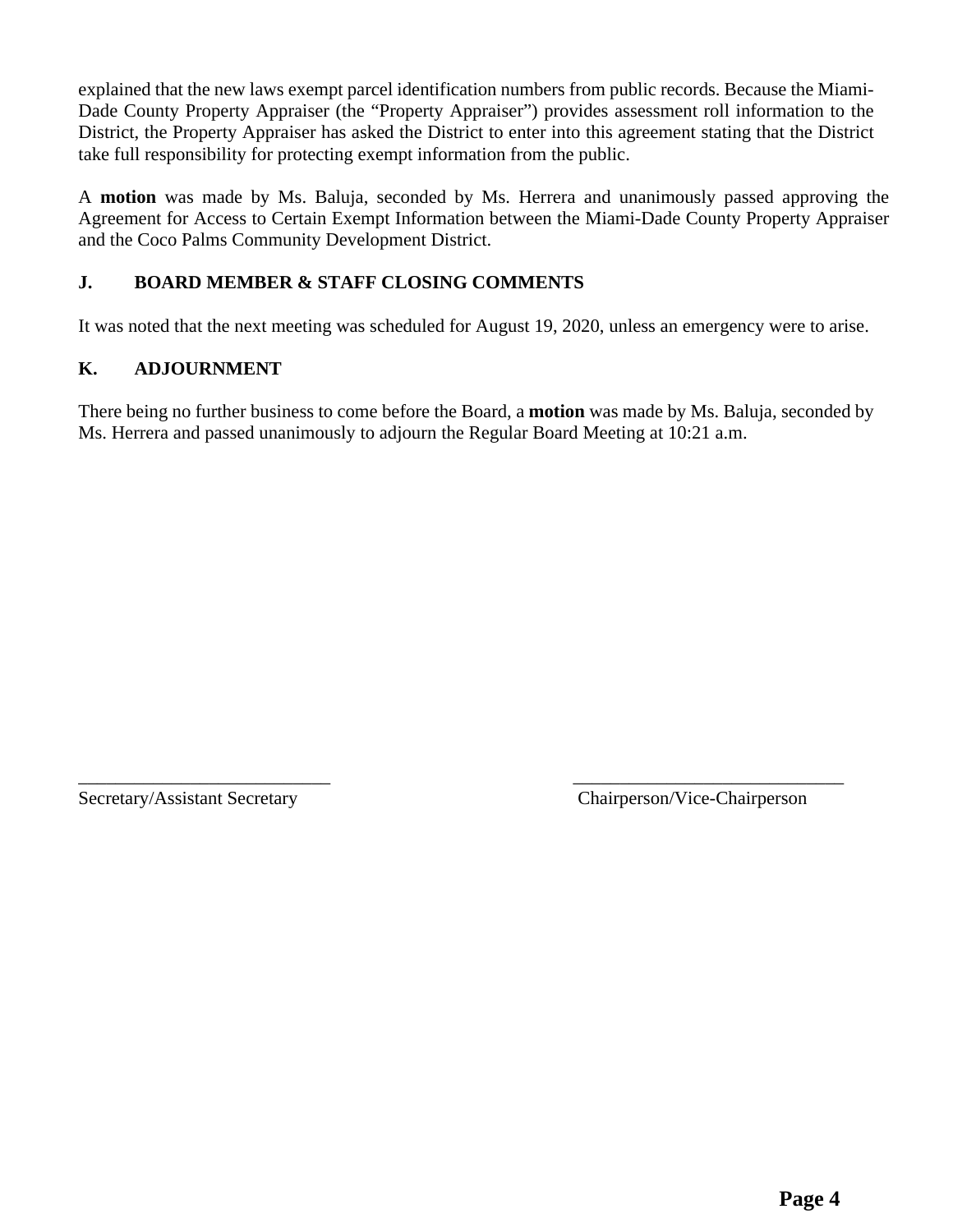#### NOTICE OF THE PUBLIC HEARING & REGULAR BOARD MEETING OF COCO PALMS COMMUNITY DEVELOPMENT DISTRICT

The Board of Supervisors of the Coco Palms Community Development District ("District") will hold a public hearing on August 19, 2020, at 10:15 a.m. in the Offices of Lennar Homes, LLC located at 730 NW 107th Avenue, Miami, Florida 33172 for the purpose of hearing comments and objections on the adoption of the budget of the District for Fiscal Year 2020/2021. A regular board meeting of the District will also be held at that time where the Board may consider agenda items and any other business that may properly come before it.

A copy of the agenda and budget may be obtained from the District's website (www.cocopalmscdd.org) or at the offices of the District Manager, Special District Services, located at 2501A Burns Road, Palm Beach Gardens, Florida 33410 during normal business hours.

It is anticipated that the public hearing and meeting will take place at the location provided above. In the event that the COVID-19 public health emergency prevents the hearing and meeting from occurring in-person, the District may conduct the public hearing by telephone or video conferencing communications media technology pursuant to governmental orders, including but not limited to Executive Orders 20-52, 20-69 and 20-150, issued by Governor DeSantis, and any extensions or supplements thereof, and pursuant to Section 120.54(5)(b)2., Florida Statutes.

While it may be necessary to hold the above referenced public hearing and meeting utilizing communications media technology due to the current COVID-19 public health emergency, the District fully encourages public participation in a safe and efficient manner. To that end, anyone wishing to listen to and/or participate in the meeting can do so utilizing the following login information:

Join by URL for VIDEO ACCESS at: https://us02web.zoom.us/j/82356213562 Meeting ID: 823 5621 3562 Dial In Phone Number: 1 929 436 2866

Participants are strongly encouraged to submit questions and comments to the District Manager's Office at asilva@sdsinc.org or by calling 305-777-0761 by August 14, 2020, at 5:00 p.m. in advance of the meeting to facilitate the Board's consideration of such questions and comments during the meeting.

The public hearing and meeting are open to the public and will be conducted in accordance with the provisions of Florida law for community development districts. The public hearing and meeting may be continued to a date, time, and place to be specified on the record at the meeting. There may be occasions when staff or Supervisors may participate by speaker telephone.

Any person requiring special accommodations at this meeting because of a disability or physical impairment should contact the District Office at 305-777-0761 at least forty-eight (48) hours prior to the meeting. If you are hearing or speech impaired, please contact the Florida Relay Service at 1-800-955-8770, for aid in contacting the District Office.

Each person who decides to appeal any decision made by the Board with respect to any matter considered at the public hearings or meeting is advised that person will need a record of proceedings and that accordingly, the person may need to ensure that a verbatim record of the proceedings is made, including the testimony and evidence upon which such appeal is to be based.

Meetings may be cancelled from time to time without advertised notice.

District Manager

COCO PALMS COMMUNITY DEVELOPMENT DISTRICT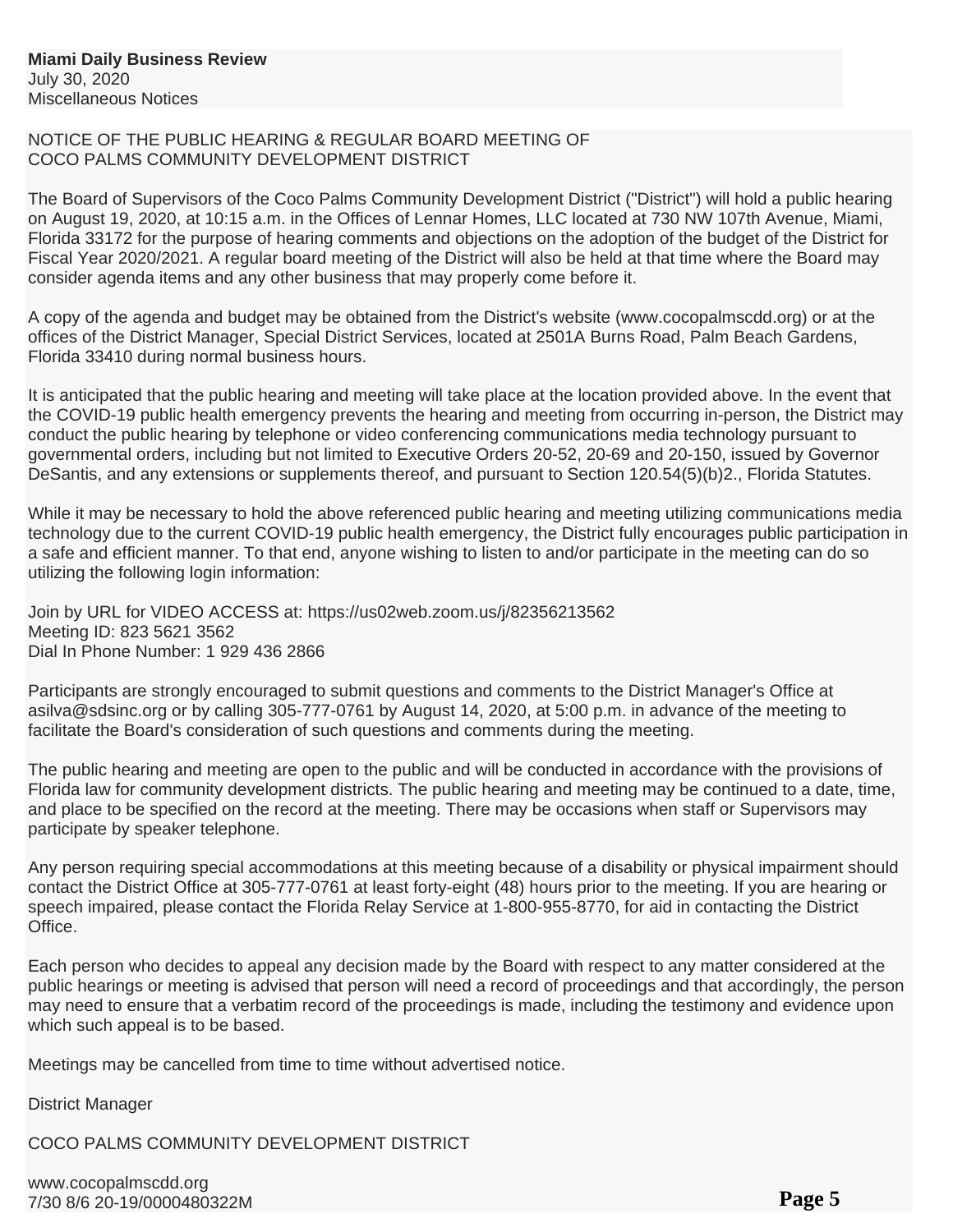#### **RESOLUTION NO. 2020-02**

#### **A RESOLUTION OF THE BOARD OF SUPERVISORS OF THE COCO PALMS COMMUNITY DEVELOPMENT DISTRICT APPROVING AND ADOPTING A FISCAL YEAR 2020/2021 FINAL BUDGET INCLUDING NON-AD VALOREM SPECIAL ASSESSMENTS PURSUANT TO CHAPTER 190, FLORIDA STATUTES; AND PROVIDING AN EFFECTIVE DATE.**

 **WHEREAS**, the Board of Supervisors (the "Board") of the Coco Palms Community Development District (the "District") has prepared a Proposed Budget and Final Special Assessment Roll for Fiscal Year 2020/2021 and has held a duly advertised Public Hearing to receive public comments on the Proposed Budget and Final Special Assessment Roll; and

 **WHEREAS,** following the Public Hearing and the adoption of the Proposed Budget and Final Assessment Roll, the District is now authorized to levy non-ad valorem assessments upon the properties within the District.

#### **NOW, THEREFORE, BE IT RESOLVED BY THE BOARD OF SUPERVISORS OF THE COCO PALMS COMMUNITY DEVELOPMENT DISTRICT, THAT:**

**Section 1.** The Final Budget and Final Special Assessment Roll for Fiscal Year 2020/2021 attached hereto as Exhibit "A" is approved and adopted, and the assessments set forth therein shall be levied.

**Section 2.** The Secretary and/or Assistant Secretary of the District is authorized to execute any and all necessary transmittals, certifications or other acknowledgements or writings, as necessary, to comply with the intent of this Resolution.

**PASSED, ADOPTED and EFFECTIVE** this 19<sup>th</sup> day of August, 2020.

#### **ATTEST: COCO PALMS COMMUNITY DEVELOPMENT DISTRICT**

By: By:

Secretary/Assistant Secretary By: Chairperson/Vice Chairperson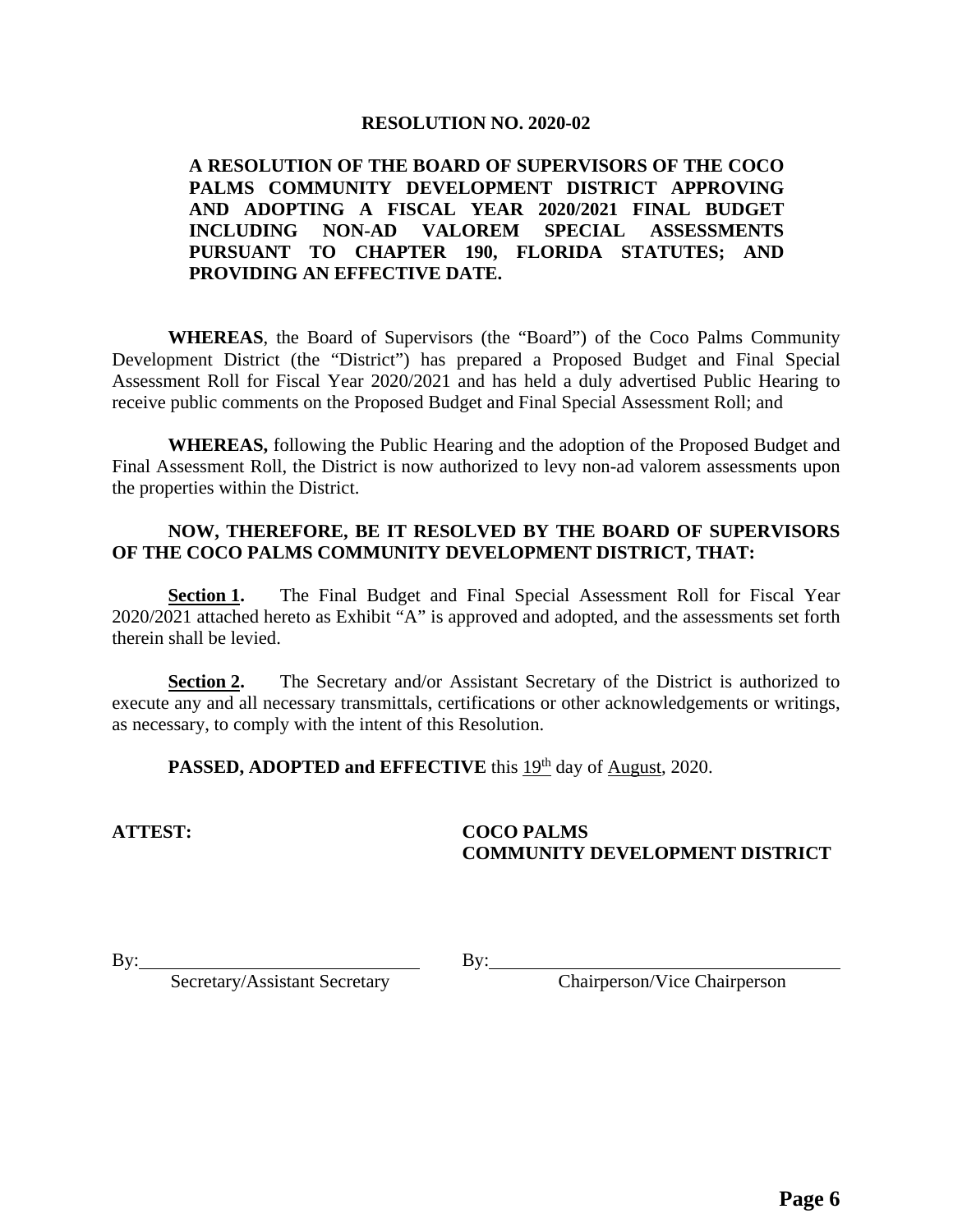# Coco Palms Community Development District

# **Final Budget For Fiscal Year 2020/2021 October 1, 2020 - September 30, 2021**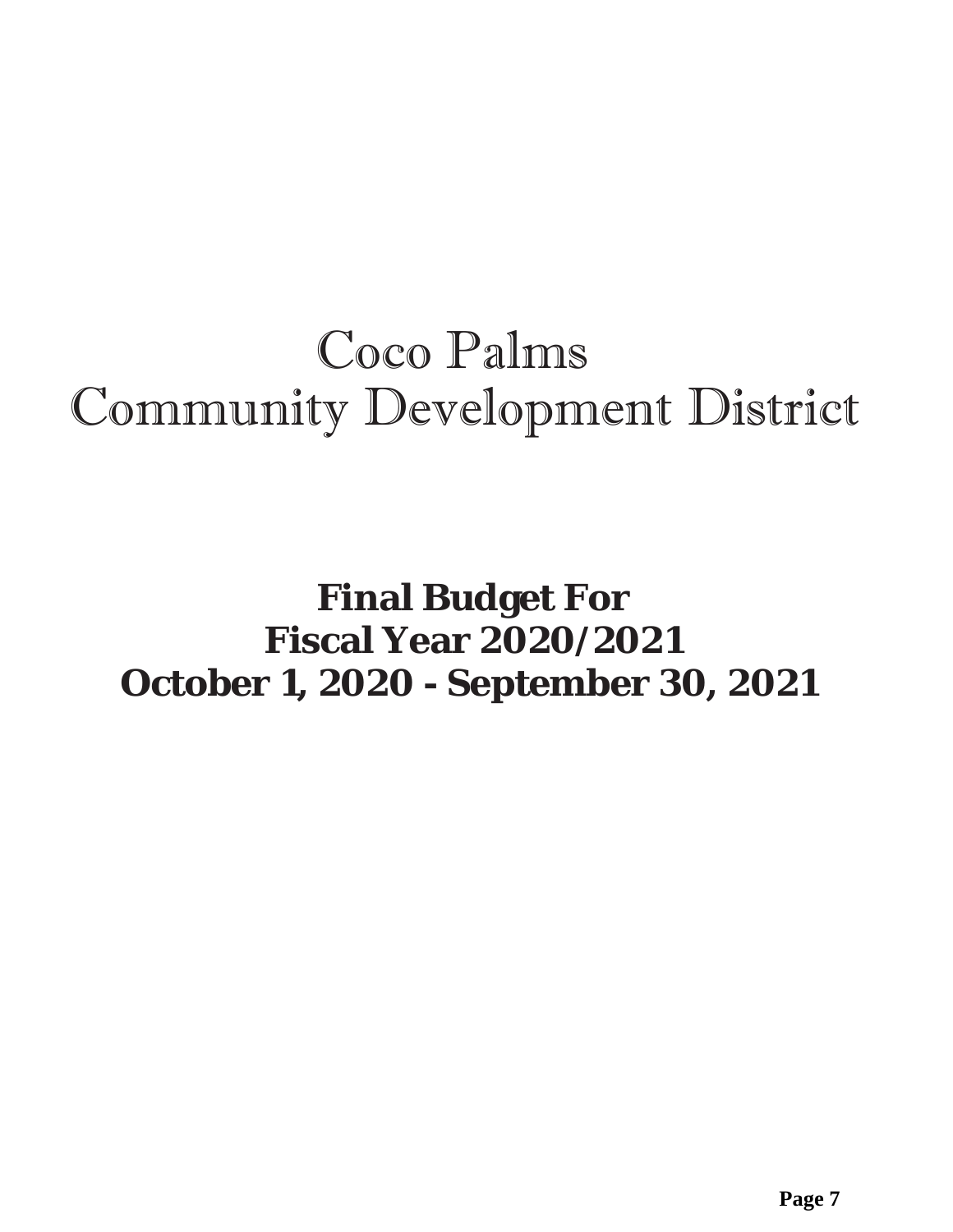## CONTENTS

### *I* FINAL BUDGET

- **11 DETAILED FINAL BUDGET**
- **III DETAILED FINAL DEBT SERVICE FUND BUDGET (SERIES 2016)**
- **IV DETAILED FINAL DEBT SERVICE FUND BUDGET (SERIES 2019)**
- **V ASSESSMENT COMPARISON**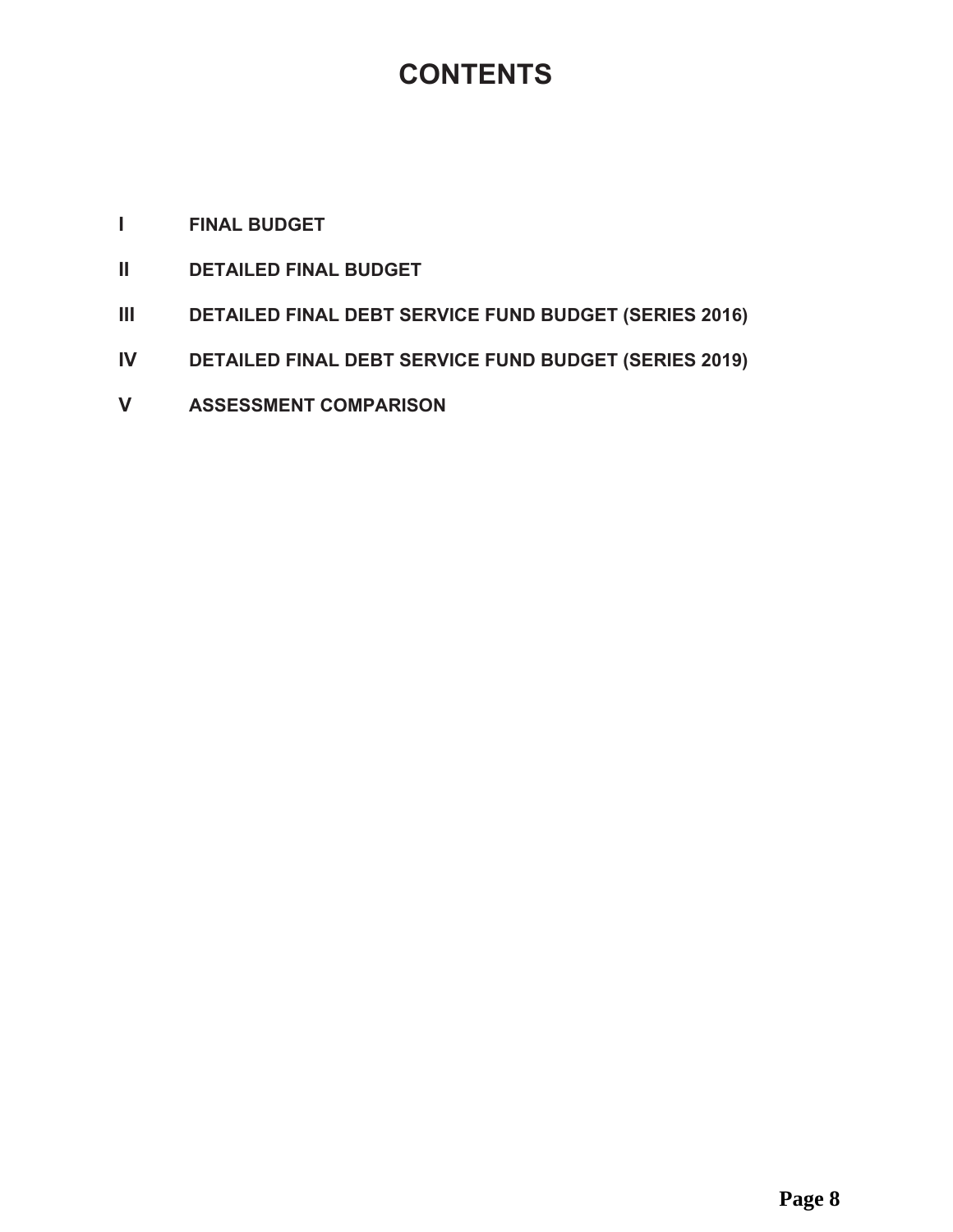#### **FINAL BUDGET COCO PALMS COMMUNITY DEVELOPMENT DISTRICT FISCAL YEAR 2020/2021 2021 THE PROPER 1, 2020 - SEPTEMBER 30, 2021**

|                                            | <b>FISCAL YEAR</b> |
|--------------------------------------------|--------------------|
|                                            | 2020/2021          |
| <b>REVENUES</b>                            | <b>BUDGET</b>      |
| <b>Administrative Assessments</b>          | 84,744             |
| Maintenance Assessments                    | 66,723             |
| Debt Assessments (2016)                    | 696,804            |
| Debt Assessments (2019)                    | 400,000            |
| <b>Other Revenues</b>                      | 0                  |
| Interest Income                            | 300                |
| <b>TOTAL REVENUES</b>                      | \$<br>1,248,571    |
| <b>EXPENDITURES</b>                        |                    |
| <b>Administrative Expenditures</b>         |                    |
| <b>Supervisor Fees</b>                     | $\mathbf{0}$       |
| Management                                 | 31,584             |
| Legal                                      | 12,000             |
| Legal - Extraordinary                      | 0                  |
| Assessment Roll                            | 7,800              |
| <b>Audit Fees</b>                          | 4,500              |
| Arbitrage Rebate Fee                       | 1,300              |
| Insurance                                  | 6,500              |
| <b>Legal Advertisements</b>                | 1,300              |
| Miscellaneous                              | 1,400              |
| Postage                                    | 650                |
| Office Supplies                            | 800                |
| Dues & Subscriptions                       | 175                |
| <b>Trustee Fees</b>                        | 7,000              |
| <b>Continuing Disclosure Fee</b>           | 2,000              |
| Website Management                         | 2,000              |
| <b>Administrative Contingency</b>          | 950                |
| <b>Total Administrative Expenditures</b>   | 79,959<br>\$       |
|                                            |                    |
| <b>Maintenance Expenditures</b>            |                    |
| Annual Engineer's Report/Inspections       | 1,800              |
| <b>Field Operations Management</b>         | 1,200              |
| Lawn & Landscape Tract Maintenance         | 13,000             |
| Entrance Feature Maintenance               | 2,000              |
| Irrigation System Maintenance/Upkeep       | 2,000              |
| Roadway/Drainage System Maintenance/Upkeep | 5,600              |
| Common Driveway Maintenance/Upkeep         | 14,000             |
| Fountain Maintenance/Upkeep                | 5,000              |
| FP&L Power/Utility                         | 6,000              |
| Lake - Aquatic Maintenance                 | 4,200              |
| Miscellaneous Maintenance                  | 7,920              |
| <b>Total Maintenance Expenditures</b>      | \$<br>62,720       |
| <b>TOTAL EXPENDITURES</b>                  | \$<br>142,679      |
|                                            |                    |
| <b>REVENUES LESS EXPENDITURES</b>          | \$<br>1.105.892    |
| Bond Payments (2016)                       | (654, 996)         |
| Bond Payments (2019)                       | (376,000)          |
|                                            |                    |
| <b>BALANCE</b>                             | \$<br>74,896       |
| County Appraiser & Tax Collector Fee       | (24, 965)          |
| <b>Discounts For Early Payments</b>        | (49, 931)          |
|                                            |                    |
| <b>EXCESS/ (SHORTFALL)</b>                 | \$                 |
| Carryover Funds From Prior Year            | 0                  |
|                                            |                    |
| <b>NET EXCESS/ (SHORTFALL)</b>             | \$                 |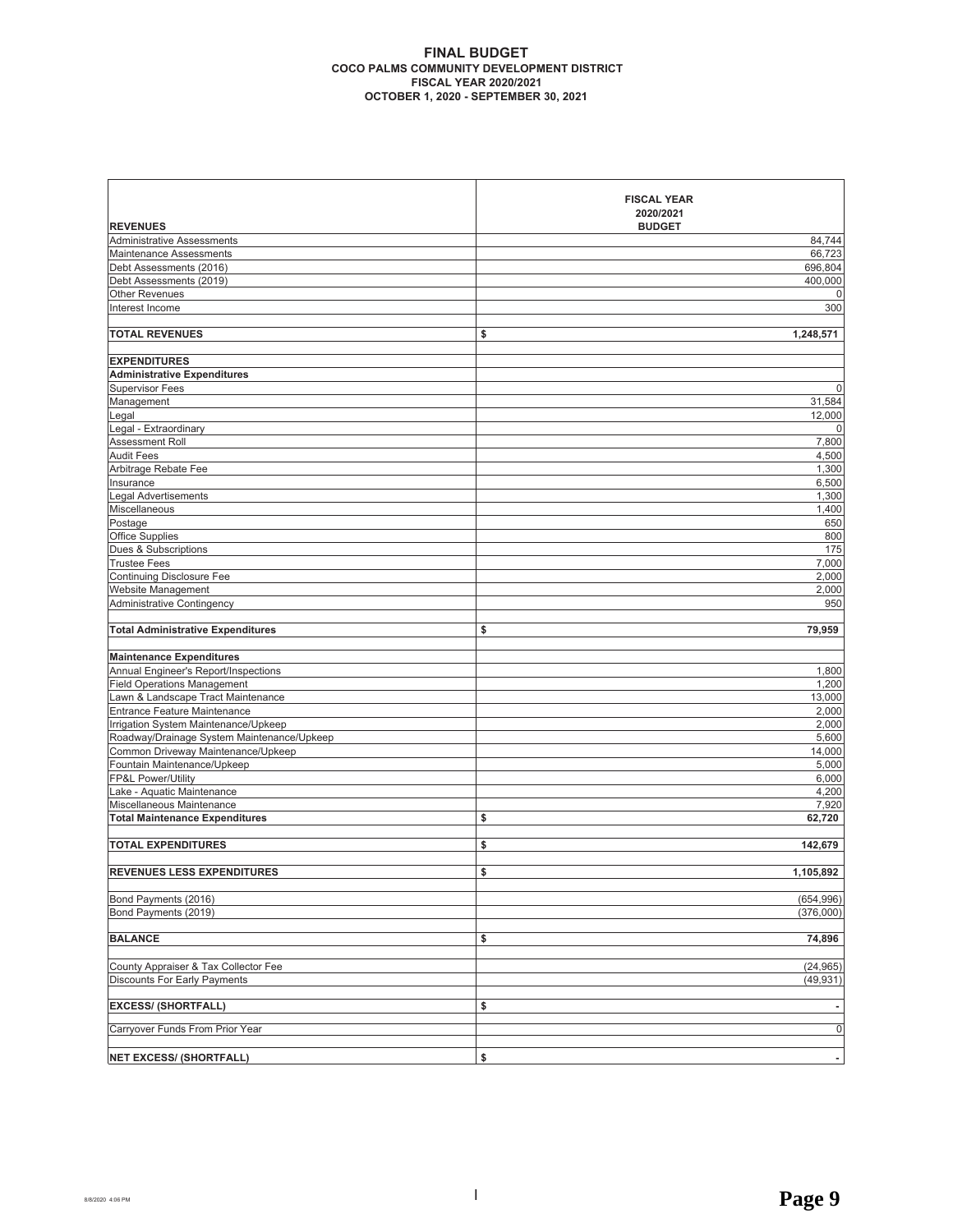#### **DETAILED FINAL BUDGET COCO PALMS COMMUNITY DEVELOPMENT DISTRICT FISCAL YEAR 2020/2021 2020 - SEPTEMBER 30, 2021**

|                                                  | <b>FISCAL YEAR</b>               | <b>FISCAL YEAR</b>         | <b>FISCAL YEAR</b>         |                                                                                |
|--------------------------------------------------|----------------------------------|----------------------------|----------------------------|--------------------------------------------------------------------------------|
| <b>REVENUES</b>                                  | 2018/2019<br><b>ACTUAL</b>       | 2019/2020<br><b>BUDGET</b> | 2020/2021<br><b>BUDGET</b> | <b>COMMENTS</b>                                                                |
| <b>Administrative Assessments</b>                | 75,834                           | 84,773                     |                            | 84,744 Expenditures Less Interest/.94                                          |
| <b>Maintenance Assessments</b>                   | 37,553                           | 66,723                     |                            | 66,723 Expenditures Less Carryover/.94                                         |
| Debt Assessments (2016)                          | 696,804                          | 696,804                    |                            | 696,804 Bond Payments/.94                                                      |
| Debt Assessments (2019)                          | 0                                | 400,000                    |                            | 400,000 Bond Payments/.94                                                      |
| <b>Other Revenues</b>                            | 16,522                           | $\overline{0}$             | $\Omega$                   |                                                                                |
| Interest Income                                  | 509                              | 240                        |                            | 300 Interest Projected At \$25 Per Month                                       |
|                                                  |                                  |                            |                            |                                                                                |
| <b>TOTAL REVENUES</b>                            | \$<br>$827,222$ \$               | $1,248,540$ \$             | 1,248,571                  |                                                                                |
|                                                  |                                  |                            |                            |                                                                                |
| <b>EXPENDITURES</b>                              |                                  |                            |                            |                                                                                |
| <b>Administrative Expenditures</b>               |                                  |                            |                            |                                                                                |
| <b>Supervisor Fees</b>                           | $\overline{0}$                   | $\overline{0}$             | $\Omega$                   |                                                                                |
| Management                                       | 30,312                           | 30,876                     |                            | 31,584 CPI Adjustment                                                          |
| Legal                                            | 12,830                           | 12,000                     |                            | 12,000 No Change From 2019/2020 Budget                                         |
| Legal - Extraordinary                            | 16,311                           | $\overline{0}$             |                            | 0 Fiscal Year 2018/2019 Expenditure                                            |
| Assessment Roll                                  | 7,500                            | 7,800                      |                            | 7,800 As Per Contract Plus Expansion Area                                      |
| <b>Audit Fees</b>                                | 3,400                            | 4,400                      |                            | 4,500 \$100 Increase From 2019/2020 Budget                                     |
| Arbitrage Rebate Fee                             | 650                              | 1,300                      |                            | 1,300 No Change From 2019/2020 Budget                                          |
| Insurance<br><b>Legal Advertisements</b>         | 5,000<br>876                     | 6,900<br>1,300             |                            | 6,500 Insurance Estimate<br>1,300 No Change From 2019/2020 Budget              |
| Miscellaneous                                    | 242                              | 1,500                      |                            | 1,400 \$100 Decrease From 2019/2020 Budget                                     |
| Postage                                          | 315                              | 675                        |                            | 650 \$25 Decrease From 2019/2020 Budget                                        |
| <b>Office Supplies</b>                           | 745                              | 800                        |                            | 800 No Change From 2019/2020 Budget                                            |
| Dues & Subscriptions                             | 175                              | 175                        |                            | 175 No Change From 2019/2020 Budget                                            |
| <b>Trustee Fees</b>                              | 3,500                            | 7,000                      |                            | 7,000 No Change From 2019/2020 Budget                                          |
| Continuing Disclosure Fee                        | 1,000                            | 2,000                      |                            | 2,000 No Change From 2019/2020 Budget                                          |
| Website Management                               | 1,500                            | 2,000                      |                            | 2,000 No Change From 2019/2020 Budget                                          |
| <b>Administrative Contingency</b>                | $\overline{0}$                   | 1,200                      |                            | 950 \$250 Decrease From 2019/2020 Budget                                       |
|                                                  |                                  |                            |                            |                                                                                |
| <b>Total Administrative Expenditures</b>         | \$<br>84,356                     | \$<br>79,926               | 79,959<br>S                |                                                                                |
|                                                  |                                  |                            |                            |                                                                                |
| <b>Maintenance Expenditures</b>                  |                                  |                            |                            |                                                                                |
| Annual Engineer's Report/Inspections             | 1,250                            | 1,800                      |                            | 1,800 No Change From 2019/2020 Budget                                          |
| <b>Field Operations Management</b>               | $\overline{0}$                   | 1,200                      |                            | 1,200 No Change From 2019/2020 Budget                                          |
| Lawn & Landscape Tract Maintenance               | $\overline{0}$                   | 5,000                      |                            | 13,000 \$8,000 Increase From 2019/2020 Budget                                  |
| Entrance Feature Maintenance                     | $\overline{0}$                   | 3,600                      |                            | 2,000 \$1,600 Decrease From 2019/2020 Budget                                   |
| Irrigation System Maintenance/Upkeep             | $\overline{0}$                   | 2,400                      |                            | 2,000 \$400 Decrease From 2019/2020 Budget                                     |
| Roadway/Drainage System Maintenance/Upkeep       | $\overline{0}$                   | 3,600                      |                            | 5,600 \$2,000 Increase From 2019/2020 Budget                                   |
| Common Driveway Maintenance/Upkeep               | $\overline{0}$<br>$\overline{0}$ | 19,620                     |                            | 14,000 \$5,620 Decrease From 2019/2020 Budget                                  |
| Fountain Maintenance/Upkeep                      | $\overline{0}$                   | 4,000                      |                            | 5,000 \$1,000 Increase From 2019/2020 Budget                                   |
| FP&L Power/Utility<br>Lake - Aquatic Maintenance |                                  | 6,000                      |                            | 6,000 No Change From 2019/2020 Budget<br>4,200 No Change From 2019/2020 Budget |
| Miscellaneous Maintenance                        | 2,976<br>0                       | 4,200<br>11,300            |                            | 7,920 \$3,380 Decrease From 2019/2020 Budget                                   |
| <b>Total Maintenance Expenditures</b>            | \$<br>$4,226$ \$                 | 62,720                     | 62,720<br>\$               |                                                                                |
|                                                  |                                  |                            |                            |                                                                                |
| <b>TOTAL EXPENDITURES</b>                        | 88,582<br>\$                     | \$<br>142,646              | 142,679                    |                                                                                |
|                                                  |                                  |                            |                            |                                                                                |
| REVENUES LESS EXPENDITURES                       | \$<br>738,640 \$                 | $1,105,894$ \$             | 1.105.892                  |                                                                                |
|                                                  |                                  |                            |                            |                                                                                |
| Bond Payments (2016)                             | (664, 026)                       | (654,996)                  |                            | (654,996) 2021 P & I Payments Less Earned Interest                             |
| Bond Payments (2019)                             | 0                                | (376,000)                  |                            | (376,000) 2021 P & I Payments Less Earned Interest                             |
|                                                  |                                  |                            |                            |                                                                                |
| <b>BALANCE</b>                                   | \$<br>$74,614$ \$                | $74,898$ \$                | 74,896                     |                                                                                |
|                                                  |                                  |                            |                            |                                                                                |
| County Appraiser & Tax Collector Fee             | (7, 794)                         | (24, 966)                  | (24, 965)                  | Two Percent Of Total Assessment Roll                                           |
| Discounts For Early Payments                     | (30, 273)                        | (49, 932)                  |                            | (49,931) Four Percent Of Total Assessment Roll                                 |
|                                                  |                                  |                            |                            |                                                                                |
| <b>EXCESS/ (SHORTFALL)</b>                       | \$<br>$36,547$ \$                |                            | $-5$                       |                                                                                |
| Carryover Funds From Prior Year                  | $\overline{0}$                   | $\overline{0}$             |                            | <b>0</b> Carryover Funds From Prior Year                                       |
|                                                  |                                  |                            |                            |                                                                                |
| <b>NET EXCESS/ (SHORTFALL)</b>                   | $36,547$ \$                      |                            | \$                         |                                                                                |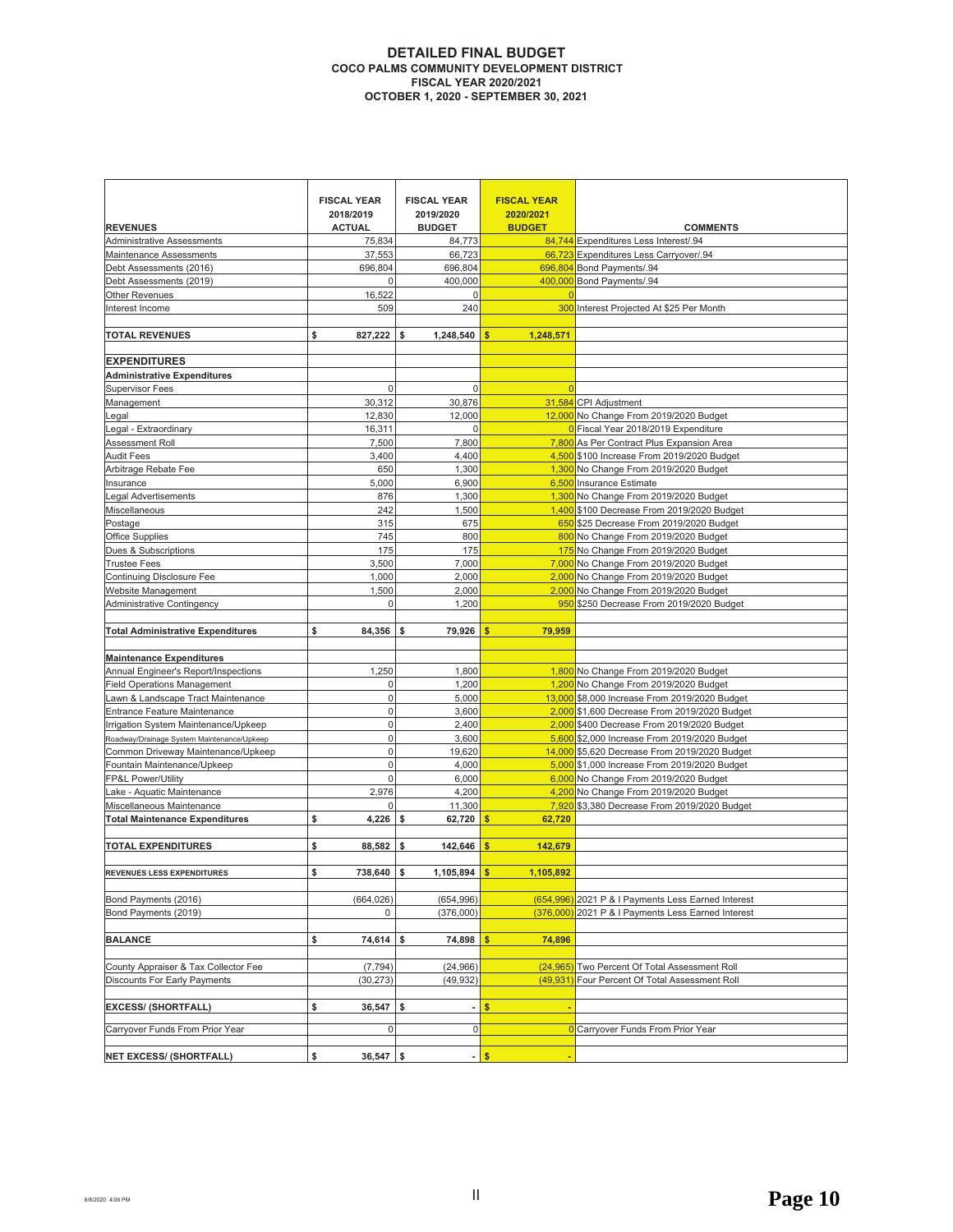#### **DETAILED FINAL DEBT SERVICE FUND BUDGET (SERIES 2016) COCO PALMS COMMUNITY DEVELOPMENT DISTRICT FISCAL YEAR 2020/2021 2020 - SEPTEMBER 30, 2021**

|                                      | <b>FISCAL YEAR</b> | <b>FISCAL YEAR</b> | <b>FISCAL YEAR</b> |                                         |
|--------------------------------------|--------------------|--------------------|--------------------|-----------------------------------------|
|                                      | 2018/2019          | 2019/2020          | 2020/2021          |                                         |
| <b>REVENUES</b>                      | <b>ACTUAL</b>      | <b>BUDGET</b>      | <b>BUDGET</b>      | <b>COMMENTS</b>                         |
| Interest Income                      | 14,858             | 500                |                    | 500 Projected Interest For 2020/2021    |
| <b>NAV Tax Collection</b>            | 664,026            | 654,996            |                    | 654,996 Maximum Debt Service Collection |
| <b>Total Revenues</b>                | \$<br>678,884      | \$<br>655,496      | \$<br>655,496      |                                         |
|                                      |                    |                    |                    |                                         |
| <b>EXPENDITURES</b>                  |                    |                    |                    |                                         |
| <b>Principal Payments</b>            | 185,000            | 190,000            |                    | 200,000 Principal Payment Due In 2021   |
| <b>Interest Payments</b>             | 471,800            | 461,300            |                    | 453,988 Interest Payments Due In 2021   |
| <b>Transfer To Construction Fund</b> | 9,763              | 0                  | $\mathbf 0$        |                                         |
| <b>Bond Redemption</b>               | 0                  | 4,196              |                    | 1,508 Estimated Excess Debt Collections |
| <b>Total Expenditures</b>            | \$<br>666,563      | \$<br>655,496 \$   | 655,496            |                                         |
|                                      |                    |                    |                    |                                         |
| Excess/ (Shortfall)                  | 12,321<br>\$       | \$                 | - \$               |                                         |

#### **Series 2016 Bond Information**

| Original Par Amount = | \$10.355.000      | Annual Principal Payments Due = | Mav 1st                |
|-----------------------|-------------------|---------------------------------|------------------------|
| Interest Rate $=$     | $3.75\% - 5.00\%$ | Annual Interest Payments Due =  | May 1st & November 1st |
| $l$ ssue Date =       | February 2016     |                                 |                        |
| Maturity Date =       | Mav 2046          |                                 |                        |
|                       |                   |                                 |                        |

Par Amount As Of  $1/1/20 = $9,825,000$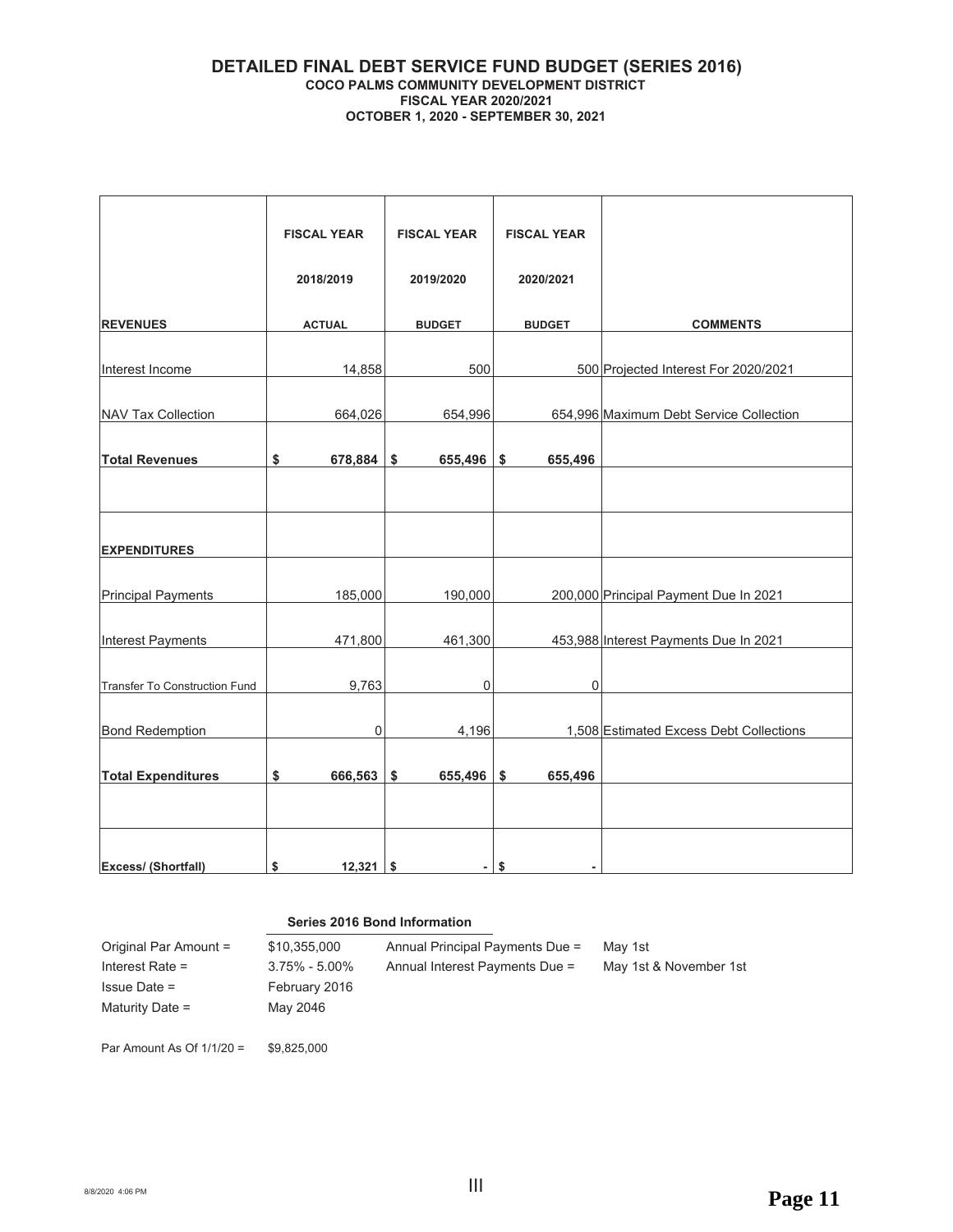#### **DETAILED FINAL DEBT SERVICE FUND BUDGET (SERIES 2019) COCO PALMS COMMUNITY DEVELOPMENT DISTRICT FISCAL YEAR 2020/2021 2020 - SEPTEMBER 30, 2021**

|                           | <b>FISCAL YEAR</b> |              | <b>FISCAL YEAR</b> | <b>FISCAL YEAR</b> |                                         |
|---------------------------|--------------------|--------------|--------------------|--------------------|-----------------------------------------|
|                           | 2018/2019          |              | 2019/2020          | 2020/2021          |                                         |
| <b>REVENUES</b>           | <b>ACTUAL</b>      |              | <b>BUDGET</b>      | <b>BUDGET</b>      | <b>COMMENTS</b>                         |
| Interest Income           |                    | 2,676        | $\mathbf 0$        |                    | 100 Projected Interest For 2020/2021    |
| <b>Bond Proceeds</b>      |                    | 275,839      | $\boldsymbol{0}$   | $\boldsymbol{0}$   |                                         |
| NAV Tax Collection        |                    | 0            | 376,000            |                    | 376,000 Maximum Debt Service Collection |
| <b>Total Revenues</b>     | \$                 | $278,515$ \$ | 376,000            | \$<br>376,100      |                                         |
|                           |                    |              |                    |                    |                                         |
| <b>EXPENDITURES</b>       |                    |              |                    |                    |                                         |
|                           |                    |              |                    |                    |                                         |
| <b>Principal Payments</b> |                    | 0            | 100,000            |                    | 100,000 Principal Payment Due In 2021   |
| Interest Payments         |                    | 87,839       | 275,638            |                    | 272,075 Interest Payments Due In 2021   |
| <b>Bond Redemption</b>    |                    | 0            | 362                |                    | 4,025 Estimated Excess Debt Collections |
| <b>Total Expenditures</b> | \$                 | 87,839 \$    | 376,000            | \$<br>376,100      |                                         |
|                           |                    |              |                    |                    |                                         |
| Excess/ (Shortfall)       | \$                 | 190,676 \$   | ۰                  | \$                 |                                         |

#### **Series 2019 Bond Information**

| Original Par Amount =<br>Interest Rate $=$<br>$Is sue Date =$<br>Maturity Date = | \$5.915.000<br>$3.5\% - 5.00\%$<br>February 2019<br>June 2049 | Annual Principal Payments Due =<br>Annual Interest Payments Due = | June 15th<br>June 15th & December 15th |
|----------------------------------------------------------------------------------|---------------------------------------------------------------|-------------------------------------------------------------------|----------------------------------------|
| Par Amount As Of $1/1/20 =$                                                      | \$5.915.000                                                   |                                                                   |                                        |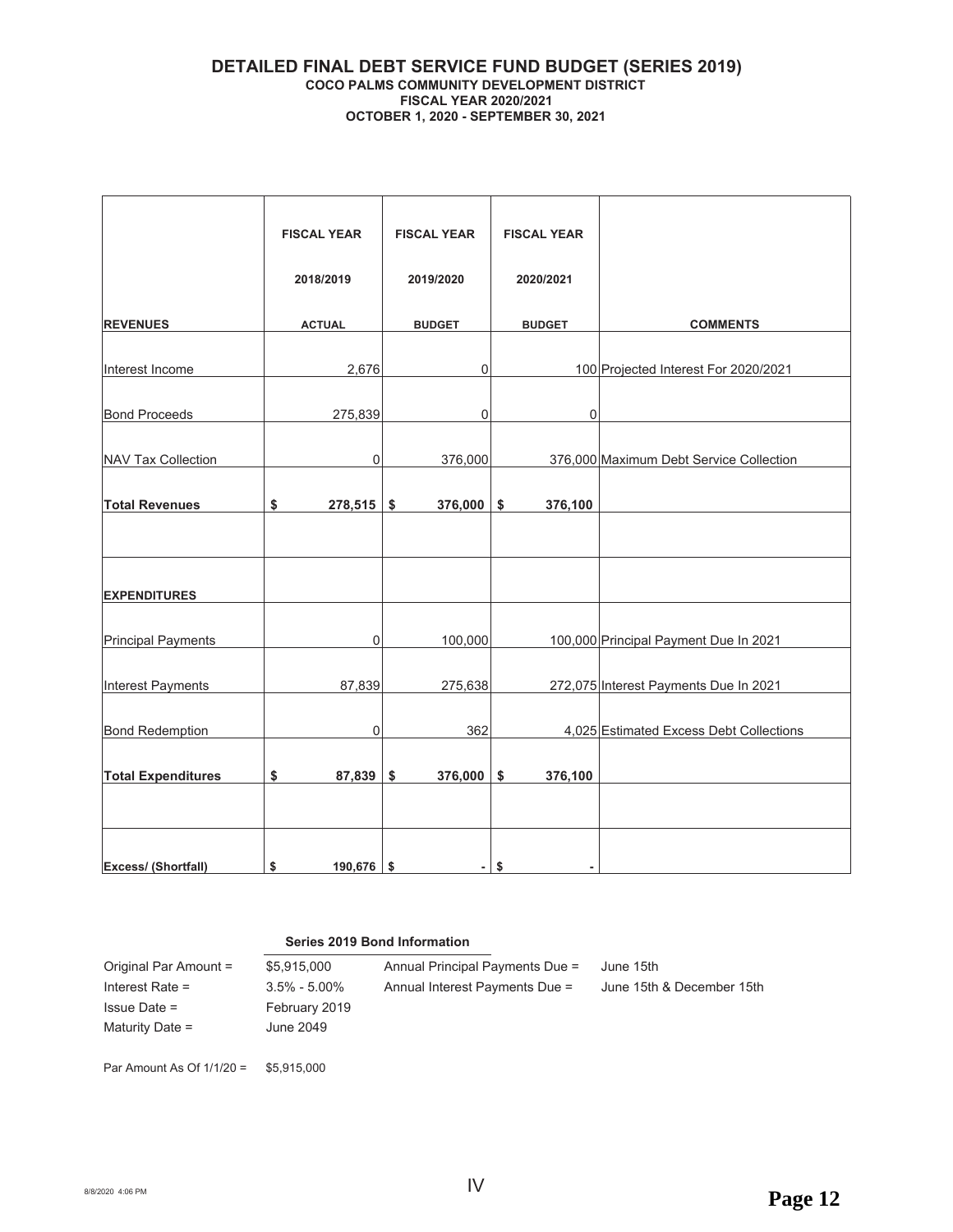#### **COCO PALMS COMMUNITY DEVELOPMENT DISTRICT ASSESSMENT COMPARISON**

|                                               |               | <b>Fiscal Year</b><br>2017/2018<br>Assessment* |                | <b>Fiscal Year</b><br>2018/2019<br>Assessment* | <b>Fiscal Year</b><br>2019/2020<br>Assessment* | <b>Fiscal Year</b><br>2020/2021<br><b>Projected Assessment*</b> |
|-----------------------------------------------|---------------|------------------------------------------------|----------------|------------------------------------------------|------------------------------------------------|-----------------------------------------------------------------|
| <b>Original Units</b>                         |               |                                                |                |                                                |                                                |                                                                 |
| <b>Administrative For Single Family Units</b> | \$            | 100.93                                         | \$             | 100.66                                         | \$<br>82.63                                    | \$<br>82.60                                                     |
| Maintenance For Single Family Units           | \$            | 50.54                                          | \$             | 50.54                                          | \$<br>65.04                                    | \$<br>65.04                                                     |
| Debt For Single Family Units                  | $\frac{1}{2}$ | 1,053.00                                       | $\frac{1}{2}$  | 1,053.00                                       | \$<br>1,053.00                                 | \$<br>1,053.00                                                  |
| <b>Total For Single Family Units</b>          | \$            | 1,204.47                                       | \$             | 1,204.20                                       | \$<br>1,200.67                                 | \$<br>1,200.64                                                  |
| Administrative For Townhome Units             | \$            | 100.93                                         | \$             | 100.66                                         | \$<br>82.63                                    | \$<br>82.60                                                     |
| Maintenance For Townhome Units                | \$            | 50.54                                          | \$             | 50.54                                          | \$<br>65.04                                    | \$<br>65.04                                                     |
| Debt For Townhomes Units                      | $\frac{1}{2}$ | 948.00                                         | $\frac{1}{2}$  | 948.00                                         | \$<br>948.00                                   | \$<br>948.00                                                    |
| <b>Total For Townhomes Units</b>              | \$            | 1.099.47                                       | \$             | 1,099.20                                       | \$<br>1,095.67                                 | \$<br>1,095.64                                                  |
| Administrative For Villa Units                | \$            | 100.93                                         | \$             | 100.66                                         | \$<br>82.63                                    | \$<br>82.60                                                     |
| Maintenance For Villa Units                   | \$            | 50.54                                          | \$             | 50.54                                          | \$<br>65.04                                    | \$<br>65.04                                                     |
| Debt For Villa Units                          | \$            | 843.00                                         | $$\mathbb{S}$$ | 843.00                                         | \$<br>843.00                                   | \$<br>843.00                                                    |
| <b>Total For Villa Units</b>                  | \$            | 994.47                                         | \$             | 994.20                                         | \$<br>990.67                                   | \$<br>990.64                                                    |
| <b>Expansion Area Units</b>                   |               |                                                |                |                                                |                                                |                                                                 |
| Administrative For Townhome Units             | \$            |                                                | \$             |                                                | \$<br>82.63                                    | \$<br>82.60                                                     |
| Maintenance For Townhome Units                | \$            |                                                | \$             |                                                | \$<br>65.04                                    | \$<br>65.04                                                     |
| Debt For Townhomes Units                      | \$            |                                                | $\frac{1}{2}$  |                                                | \$<br>1,474.47                                 | \$<br>1,474.47                                                  |
| <b>Total For Townhomes Units</b>              | \$            |                                                | \$             |                                                | \$<br>1,622.14                                 | \$<br>1,622.11                                                  |
| Administrative For Villa Units                | \$            |                                                | \$             |                                                | \$<br>82.63                                    | \$<br>82.60                                                     |
| Maintenance For Villa Units                   | \$            |                                                | \$             |                                                | \$<br>65.04                                    | \$<br>65.04                                                     |
| Debt For Villa Units                          | \$            | $\overline{\phantom{a}}$                       | $\frac{1}{2}$  |                                                | \$<br>1,369.15                                 | \$<br>1,369.15                                                  |
| <b>Total For Villa Units</b>                  | \$            | $\overline{a}$                                 | \$             |                                                | \$<br>1,516.82                                 | \$<br>1,516.79                                                  |

#### Community Information:

| Original Units      |     | <b>Total Units</b>          |       |
|---------------------|-----|-----------------------------|-------|
| Single Family Units | 181 | <b>Original Units</b>       | 743   |
| Townhomes Units     | 309 | <b>Expansion Area Units</b> | 283   |
| Villa Units         | 253 | <b>Total Units</b>          | 1.026 |
| Total Units         | 743 |                             |       |
|                     |     |                             |       |

| <b>Expansion Area Units</b> |  |
|-----------------------------|--|
|                             |  |

| <b>Townhomes Units</b> | 119 |
|------------------------|-----|
| Villa Units            | 164 |
| <b>Total Units</b>     | 283 |

\* Assessments Include the Following: The View Mote: Some Expansion Unit Landowners Were Direct Billed For 19/20 4% Discount for Early Payments That States and Theory Assessments, Due To Parcels Not Being Platted by 19/20 Tax Roll Deadline. 1% County Tax Collector Fee **ARX** (If Direct Bills are not paid by June 2020, 19/20 Assessments will be 1% County Property Appraiser Fee **Account County Property Appraiser Fee** Accounty Property Appraiser Fee Accounty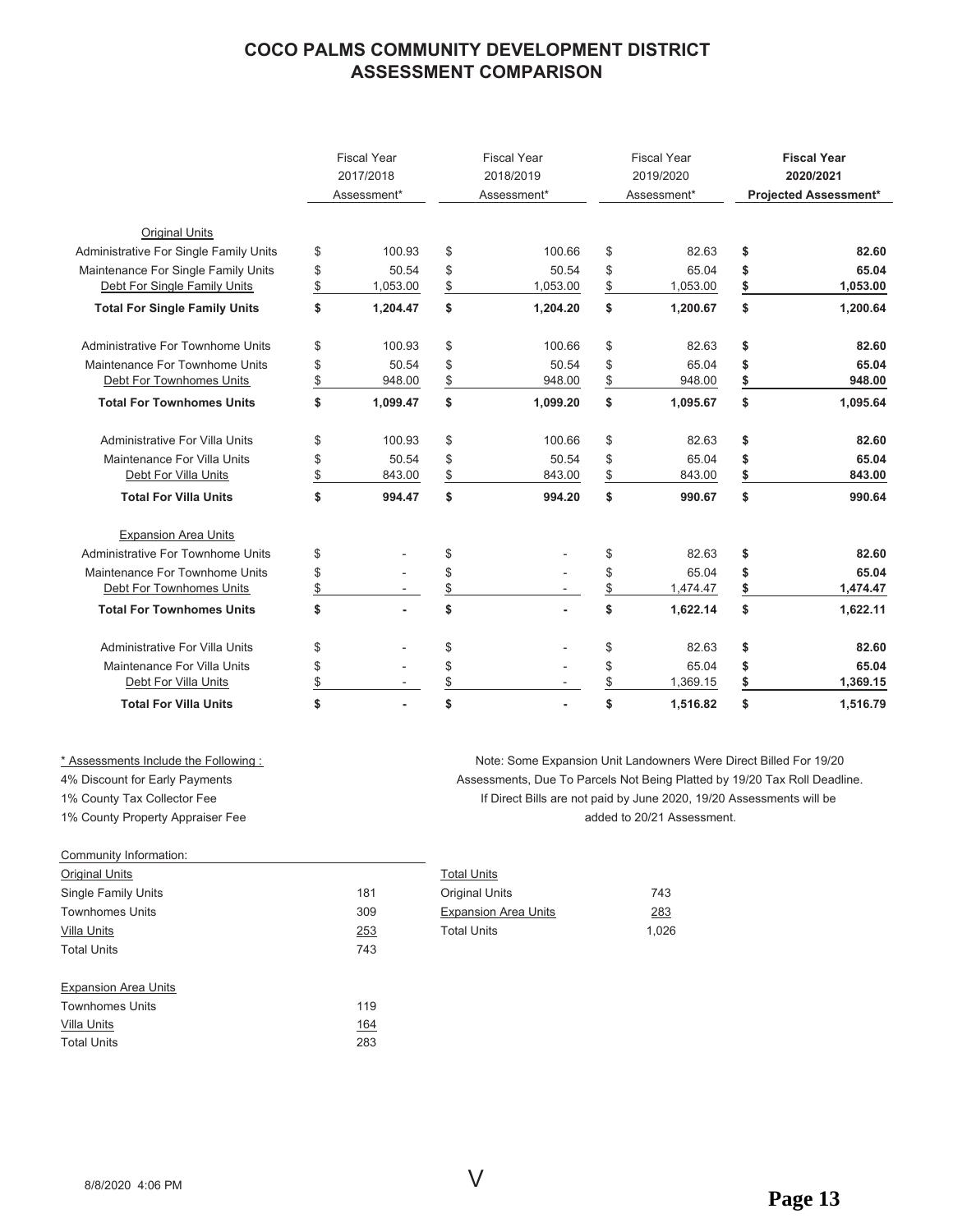#### **RESOLUTION NO. 2020-03**

#### **A RESOLUTION OF THE BOARD OF SUPERVISORS OF THE COCO PALMS COMMUNITY DEVELOPMENT DISTRICT ORDERING AND CALLING FOR THE SECOND LANDOWNERS' MEETING AND PUBLIC NOTICE THEREOF FOR THE COCO PALMS COMMUNITY DEVELOPMENT DISTRICT'S ELECTION OF MEMBERS TO THE BOARD OF SUPERVISORS; AND PROVIDING AN EFFECTIVE DATE.**

 **WHEREAS**, the Coco Palms Community Development District ("District") was established by Ordinance #15-123 of the Board of County Commissioners of Miami-Dade County, Florida, pursuant to Chapter 190, *Florida Statutes*; and

**WHEREAS**, as outlined in Chapter 190, Section 190.006, *Florida Statutes,* a second landowners' election shall be announced at a public meeting of the Board at least ninety (90) days prior to the date of the landowners' meeting, which meeting shall be held on the first Tuesday in November and for the purpose of electing three (3) supervisors; and

**WHEREAS**, at such meeting, each landowner shall be entitled to cast one (1) vote per acre (or fraction thereof) or one vote for each platted lot of land owned and located within the District for each person to be elected; and

**WHEREAS,** the two (2) candidates receiving the highest number of votes shall each serve for a four (4) year term and the one (1) candidate receiving the next largest number of votes shall serve for a two (2) year term; and

**WHEREAS**, a Notice of the Landowners' Meeting shall be published once a week for two (2) consecutive weeks in a newspaper of general circulation in the area of the District, the last day of such publication to be not fewer than 14 days or more than 28 days before the date of the election.

**WHEREAS**, attached hereto as Exhibit "A" and made a part hereof are (i) instructions (Election Procedures) on how all landowners may participate in the election, (ii) proxy form that may be utilized by the landowners at such meeting; and (iii) a sample ballot for information purposes.

#### **NOW THEREFORE, BE IT RESOLVED BY THE BOARD OF SUPERVISORS OF THE COCO PALMS COMMUNITY DEVELOPMENT DISTRICT THAT:**

**Section 1.** The above recitals are hereby adopted.

**Section 2.** The Landowners' Meeting will be held on November 18, 2020 at 10:15 a.m. at Lennar Homes, LLC in the Suite 300 Meeting Room located at 730 N.W.  $107<sup>th</sup>$  Avenue,  $3<sup>rd</sup>$  Floor, Suite 300, Miami, Florida 33172.

**Section 3.** The instructions, the form of proxy; and sample ballot attached hereto as Exhibit "A" are hereby acknowledged and approved.

**Section 4.** A Notice of the Landowners' Meeting shall be published as prescribed by law.

**PASSED, ADOPTED and EFFECTIVE** this 19<sup>th</sup> day of August, 2020.

#### **ATTEST: COCO PALMS COMMUNITY DEVELOPMENT DISTRICT**

Secretary/Assistant Secretary Chairperson/Vice Chairperson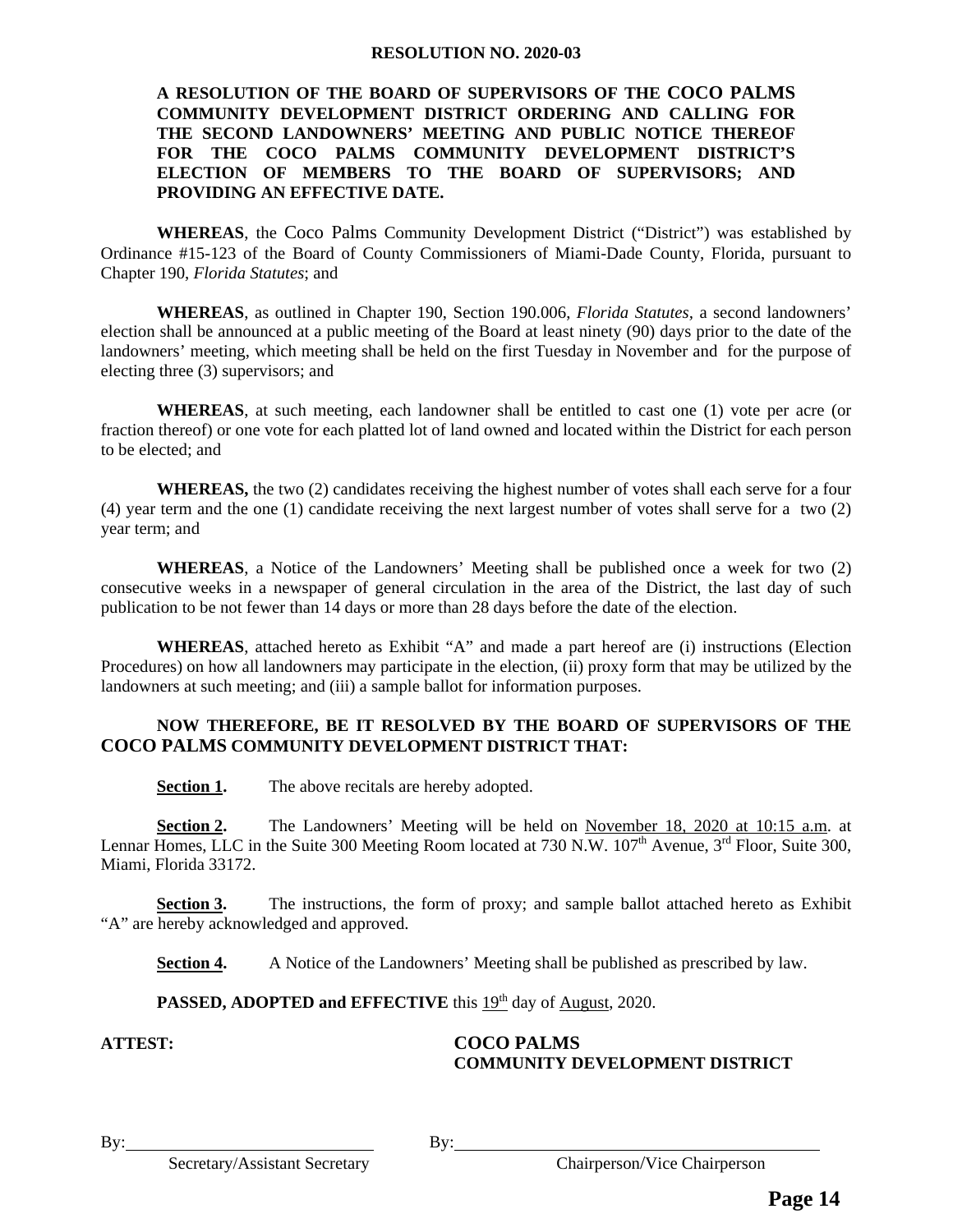

#### **63PECIAL DISTRICT (CDD) ELECTION PROCEDURES**

#### 1. Landowners' Meeting

In accordance with the provisions of Chapter 190, Florida Statutes, it is required that an initial meeting of the Landowners of the District be held within ninety (90) days following the effective date of the rule or ordinance establishing the District and thereafter every two (2) years during the month of November for the purpose of electing Supervisors. The second election by Landowners shall be held on the first Tuesday in November; thereafter, there shall be an election of supervisors every two  $(2)$  years in November on a date established by the Board of Supervisors. The assembled Landowners shall organize by electing a Chairperson, who shall preside over the meeting; and a Secretary shall also be elected for recording purposes.

#### 2. Establishment of Quorum

Any Landowner(s) present or voting by proxy shall constitute a quorum at the meeting of the Landowners.

#### 3. Nomination of Candidates

At the meeting, the Chairperson shall call for nominations from the floor for Candidates for the Board of Supervisors. When there are no further nominations, the Chairperson shall close the floor for nominations. The names of each Candidate and the spelling of their names shall be announced. Nominees need not be present to be nominated.

#### 4. Voting

Each Landowner shall be entitled to cast one  $(1)$  vote for each acre (or lot parcel), or any fraction thereof, of land owned by him or her in the District, for each open position on the Board. (For example, if there are three  $(3)$  positions open, an owner of one  $(1)$  acre or less (or one lot parcel) may cast one  $(1)$  vote for each of the three  $(3)$  positions. An owner of two  $(2)$  acres (or two lot parcels) may cast two  $(2)$  votes for each of the three  $(3)$  positions. Each Landowner shall be entitled to vote either in person or by a representative present with a lawful written proxy.

#### 5. Registration for Casting Ballots

The registration process for the casting of ballots by Landowners or their representatives holding their proxies shall be as follows:

a) At the Landowners' Meeting and prior to the commencement of the first casting of ballots for a Board of Supervisor position, each Landowner, or their representative if proxies are being sub-mitted in lieu thereof, shall be directed to register their attendance and the total number of votes by acreage (or lot parcels) to which each claims to be entitled, with the elected Secretary of the meeting or the District's Manager.

*Contact Information* Toll Free: 877.737.4922 Fax: 561.630.4923 Web: www.sdsinc.org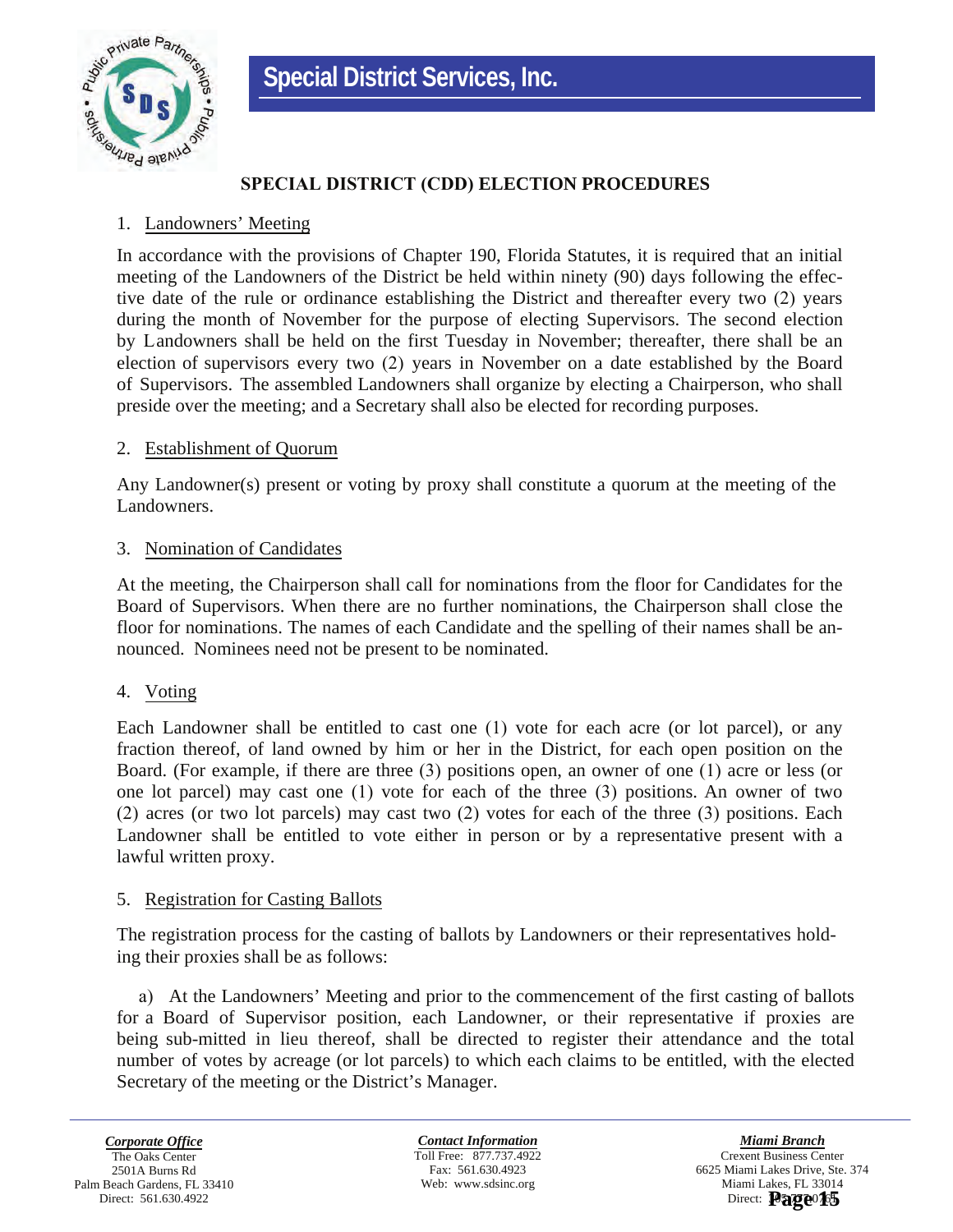- b) At such registration, each Landowner, or their representative with a lawful proxy, shall be provided a numbered ballot for the Board of Supervisor position(s) open for election. A District representative will mark on the ballot the number of votes that such Landowner, or their representative, is registered to cast for each Board of Supervisor position open for election.
- c) All Landowner proxies shall be collected at the time of registration and retained with the Official Records of the District for subsequent certification or verification, if required.

#### 6. Casting of Ballots

Registration and the issuance of ballots shall cease once the Chairperson calls for the commencement of the casting of ballots for the election of a Board Supervisor(s) and thereafter no additional ballots shall be issued.

The Chairperson will declare that the Landowners, or their representatives, be requested to cast their ballots for the Board Supervisor(s). Once the ballots have been cast, the Chairperson will call for a collection of the ballots.

#### 7. Counting of Ballots

Following the collection of ballots, the Secretary or District Manager shall be responsible for the tabulation of ballots in order to determine the total number of votes cast for each candidate that is seeking election.

At the second and subsequent landowner elections<sup>\*</sup>, the two  $(2)$  candidates receiving the highest number of votes will be declared by the Chairperson as elected to the Board of Supervisors for four-year terms. The candidate receiving the next highest number of votes will fill the remaining open position on the Board of Supervisors for a two-year term, as declared by the Chairperson.

\*At the final landowner election *(after the*  $6<sup>th</sup>$  *or*  $10<sup>th</sup>$  *year)*, the candidate receiving the highest number of votes will be elected to the Board of Supervisors for a four-year term (two  $\{2\}$ ) supervisors are elected by General Election).

#### 8. Contesting of Election Results

Following the election and announcement of the votes, the Chairperson shall ask the Landowners present, or those representatives holding proxies for Landowners, whether they wish to contest the election results. If no contests are received, said election results shall thereupon be certified.

If there is a contest, the contest must be addressed to the Chairperson and thereupon the individual casting a ballot that is being contested will be required to provide proof of ownership of the acreage (or lot parcels) for which they voted at the election within five  $(5)$  business days of the Landowners' Meeting. The proof of ownership shall be submitted to the District Manager who will thereupon consult with the District's General Counsel and together they will review the material provided and will determine the legality of the contested ballot(s). Once the contests are resolved, the Chairperson shall reconvene the Landowners' Meeting and thereupon certify the election results.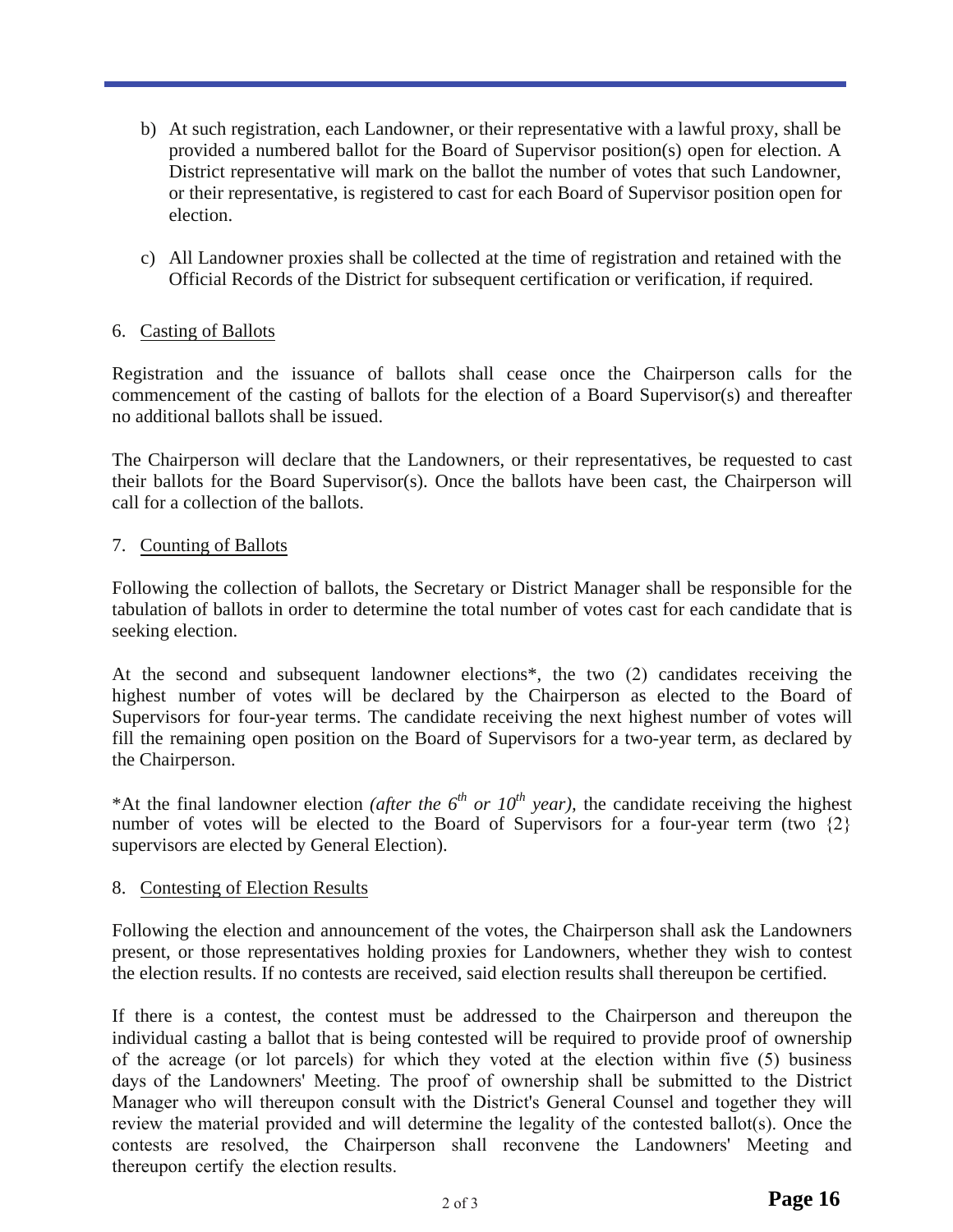#### 9. Recessing of the Landowners' Meeting

In the event there is a contest of a ballot or of the election, the Landowners' Meeting shall be recessed to a future time, date and location, at which time the election findings on the contest shall be reported in accordance with the procedure above and the newly elected Supervisor(s) shall thereupon take their Oath of Office.

#### 10. Miscellaneous Provisions

- a) Each Landowner shall only be entitled to vote in person or by means of a representative attending in person and holding a lawful written proxy in order to cast said Landowner's votes.
- b) Proxies will not require that proof of acreage ownership be attached. Rather, proof of ownership must be provided timely by the holder of the proxy, if the proxy is contested in accordance with the procedure above.

\*\*\*\*\*\*\*\*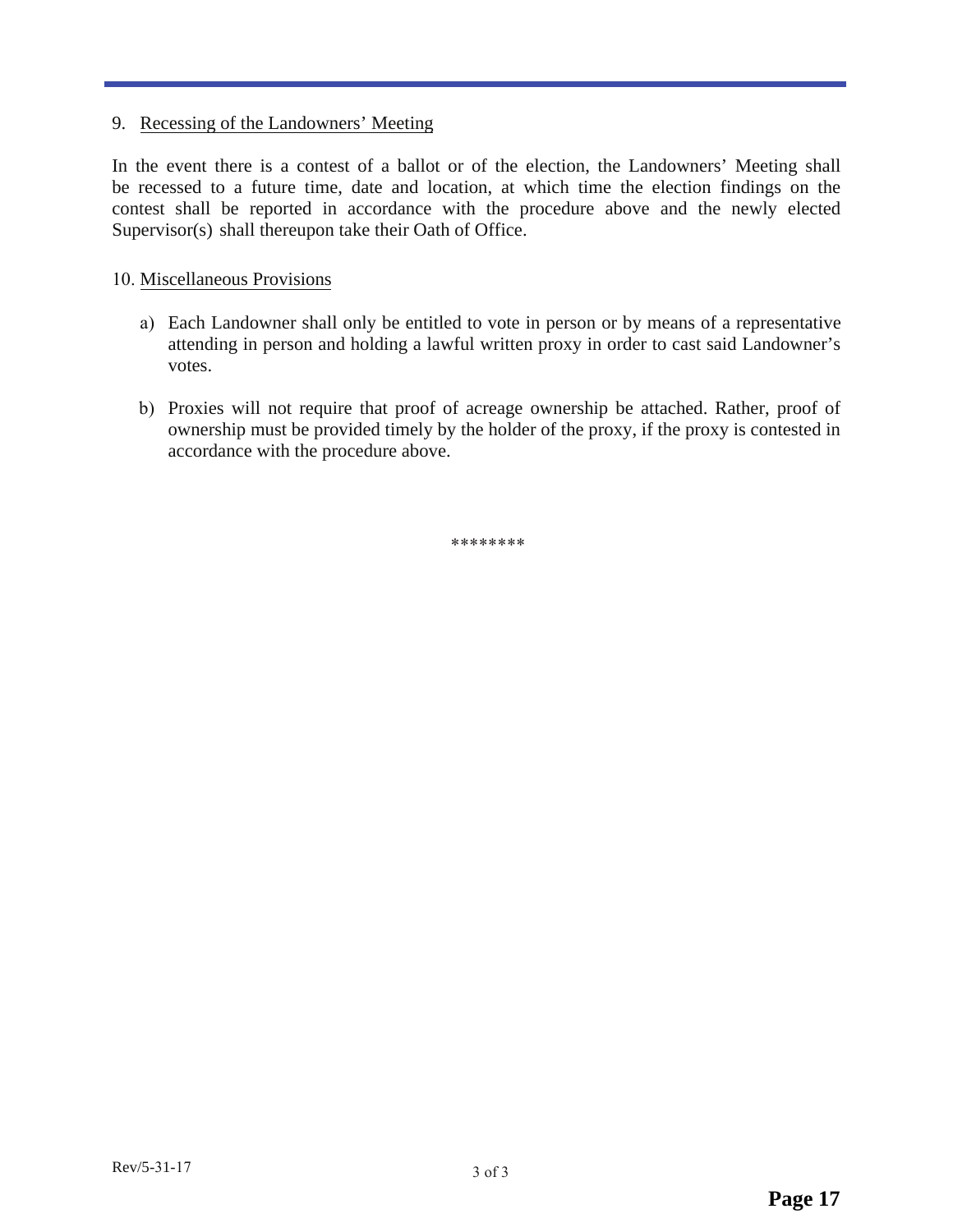## **LANDOWNER PROXY**

## COCO PALMS COMMUNITY DEVELOPMENT DISTRICT LANDOWNERS' MEETING

KNOW ALL MEN BY THESE PRESENTS, that the undersigned, the fee simple owner of the lands described herein, hereby constitutes and appoints \_\_\_\_\_\_\_\_\_\_\_\_\_\_\_\_\_\_\_\_\_\_\_\_\_\_\_\_\_\_\_("Proxy Holder") for and on behalf of the undersigned, to vote as proxy at the meeting of the landowners of the **Coco Palms Community Development District** to be held on November 18, 2020 at 10:15 a.m. in the Meeting Room located at 730 N.W. 107<sup>th</sup> Street, Third Floor, Suite 300, Miami, Florida 33172 and at any adjournments thereof, according to the number of acres of unplatted land and/or platted lots owned by the undersigned landowner which the undersigned would be entitled to vote if then personally present, upon any question, proposition, or resolution or any other matter or thing which may be considered at said meeting including, but not limited to the Board of Supervisors. Said Proxy Holder may vote in accordance with their discretion on all matters not known or determined at the time of solicitation of this proxy, which may be legally considered at said meeting.

This proxy is to continue in full force and effect from the hereof until the conclusion of the above noted landowners' meeting and any adjournment or adjournments thereof, but may be revoked at any time by written notice of such revocation presented at the annual meeting prior to the Proxy Holder exercising the voting rights conferred herein.

**Print Name of Legal Owner/Entity** 

**Signature of Legal Owner and/or/Authorized Rep**

**Print Name of Signer Date** 

l

l

l

l

**Parcel Description\* # of Acres/Units** 

\*Insert in the space above the street address of each parcel, the legal description of each parcel, or the tax identification number of each parcel. [If more space is needed, identification of Parcels owned may be incorporated by reference to an attachment hereto.]

Pursuant to section 190.006(2)(b), *Florida Statutes* (2019), a fraction of an acre is treated as one (1) acre entitling the landowner to one vote with respect thereto.

#### **TOTAL NUMBER OF AUTHORIZED VOTES:**

**Please note that each eligible acre of land or fraction thereof is entitled to only one vote, for example, a husband and wife are together entitled to only one vote per their residence if it is located on one acre or less of real property.** 

**If the Legal Owner is not an individual, and is instead a corporation, limited liability company, limited partnership or other entity, evidence that the individual signing on behalf of the entity has the authority to do so should be attached hereto. (e.g. bylaws, corporate resolution, etc.) Page 18**

\_\_\_\_\_\_\_\_\_\_\_\_\_\_\_\_\_\_\_\_\_\_\_\_\_\_\_\_\_\_\_\_\_\_\_\_\_\_\_\_\_\_ \_\_\_\_\_\_\_\_\_\_\_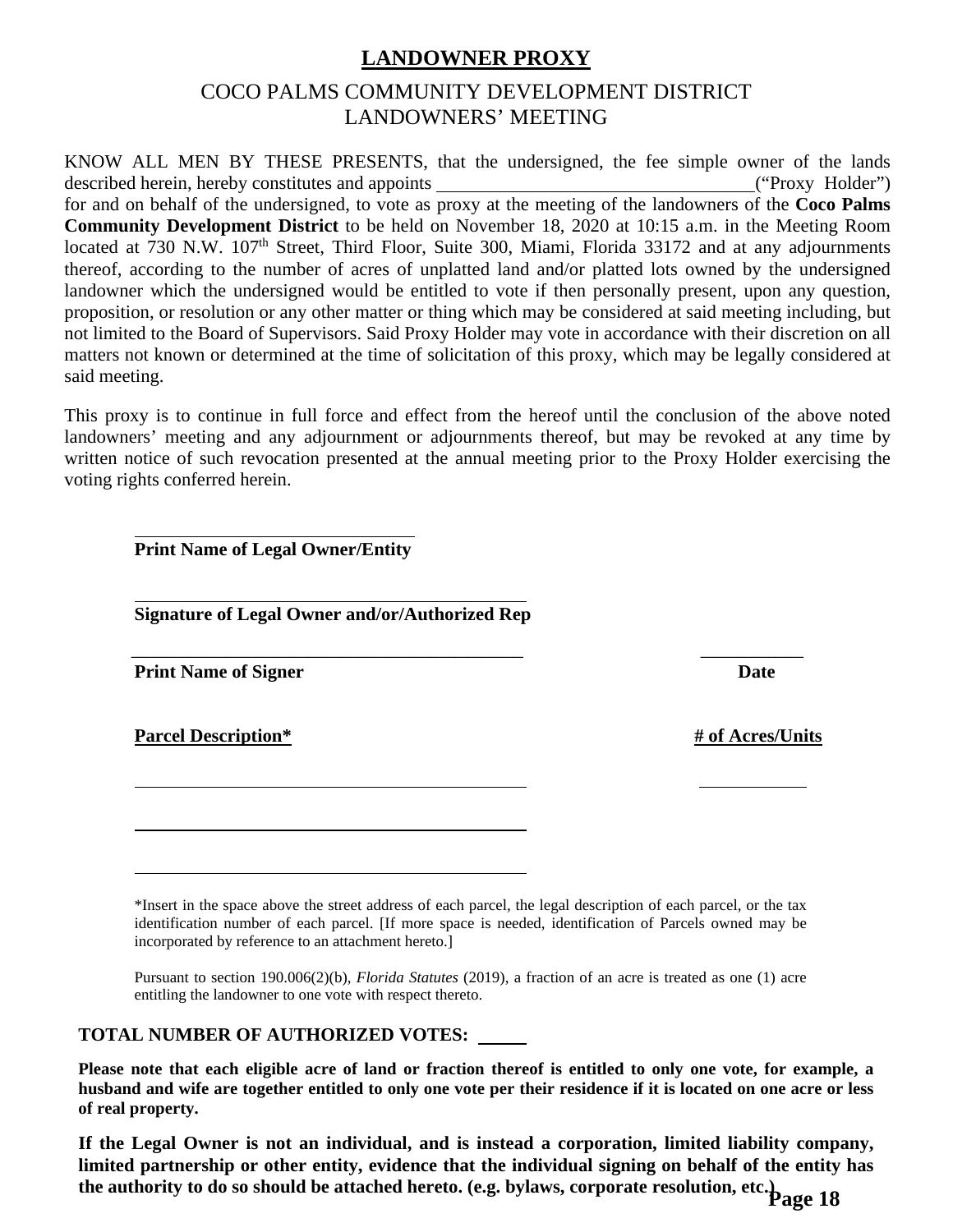## **OFFICIAL BALLOT**

**BALLOT # \_\_\_\_\_** 

## **COCO PALMS COMMUNITY DEVELOPMENT DISTRICT LANDOWNERS' MEETING**

## **ELECTION OF BOARD SUPERVISORS**

### **NOVEMBER 18, 2020**

The undersigned certifies that he/she is the owner (\_\_\_) **or** duly authorized **representative of lawful proxy of an owner** ( $\Box$ ) of land (real property) within the **Coco Palms Community Development District,** constituting acre(s)/unit(s)/lot(s) and hereby casts up to the corresponding number of his/her vote(s) for the following candidates to hold the above-named open Board position(s):

| <b>Name of Candidate</b> | <b>Number of Votes</b> |
|--------------------------|------------------------|
|                          |                        |
|                          |                        |
|                          |                        |
|                          |                        |
|                          |                        |
|                          |                        |

*{The two (2) candidates receiving the highest number of votes shall each be elected for a four (4) year term of office; of the remaining candidates, the candidate receiving the next highest number of votes shall be elected for a two (2) year term of office.}* 

Signature:

Street Address or Tax Parcel Id Number for your Real Property: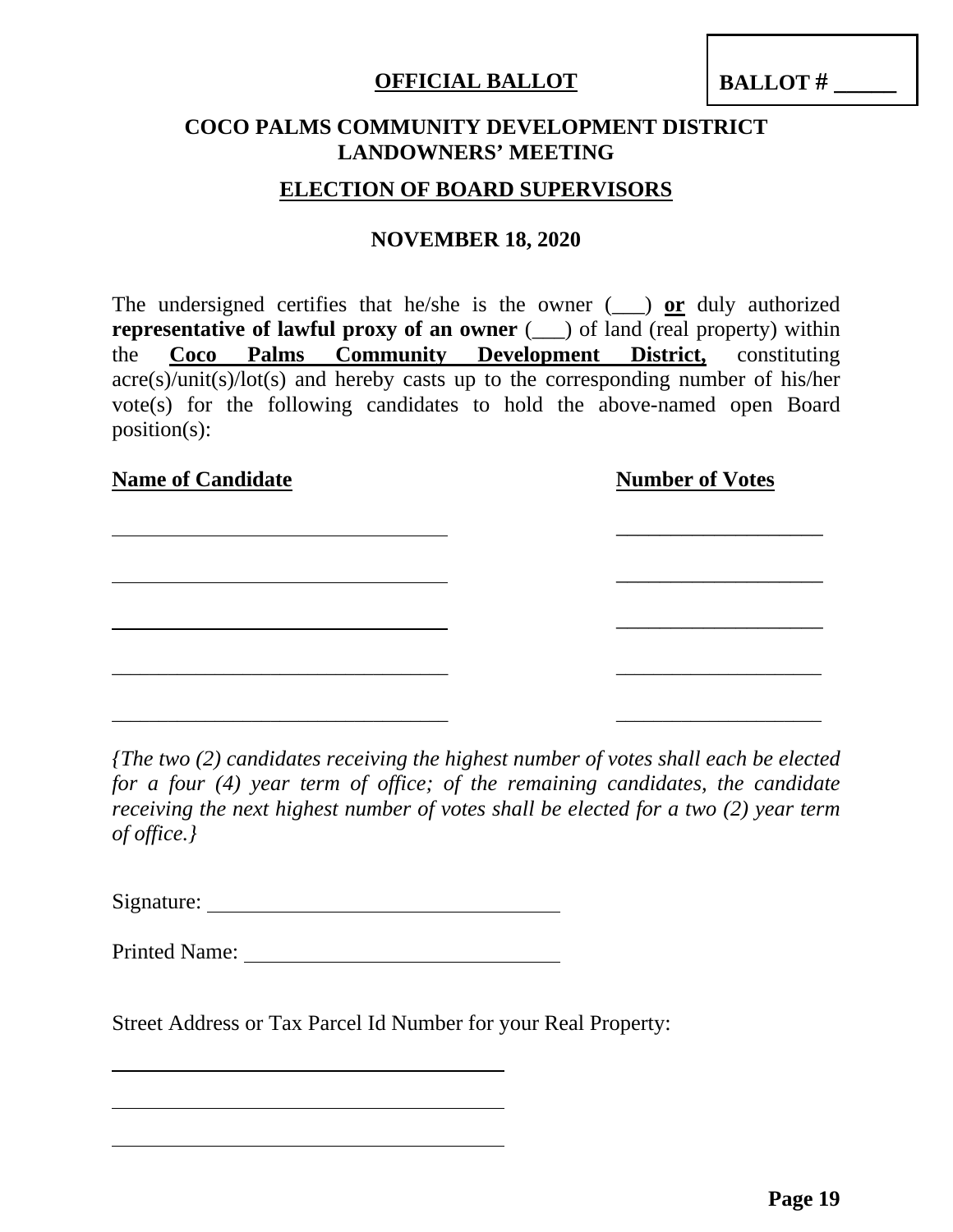#### **RESOLUTION NO. 2020-04**

#### **A RESOLUTION OF THE BOARD OF SUPERVISORS OF THE COCO PALMS COMMUNITY DEVELOPMENT DISTRICT, ESTABLISHING A REGULAR MEETING SCHEDULE FOR FISCAL YEAR 2020/2021 AND SETTING THE TIME AND LOCATION OF SAID DISTRICT MEETINGS; AND PROVIDING AN EFFECTIVE DATE.**

**WHEREAS**, it is necessary for the Coco Palms Community Development District (the "District") to establish a regular meeting schedule for fiscal year 2020/2021; and

**WHEREAS,** the Board of Supervisors of the District has set a regular meeting schedule, location and time for District meetings for fiscal year 2020/2021 which is attached hereto and made a part hereof as Exhibit "A".

#### **NOW, THEREFORE, BE IT RESOLVED BY THE BOARD OF SUPERVISORS OF THE COCO PALMS COMMUNITY DEVELOPMENT DISTRICT, MIAMI-DADE COUNTY, FLORIDA, AS FOLLOWS:**

**Section 1.** The above recitals are hereby adopted.

**Section 2.** The regular meeting schedule, time and location for meetings for fiscal year 2020/2021 which is attached hereto as Exhibit "A" is hereby adopted and authorized to be published.

**PASSED, ADOPTED and EFFECTIVE** this  $19<sup>th</sup>$  day of August, 2020.

#### **ATTEST: COCO PALMS COMMUNITY DEVELOPMENT DISTRICT**

By: Secretary/Assistant Secretary

By: Chairperson/Vice Chairperson